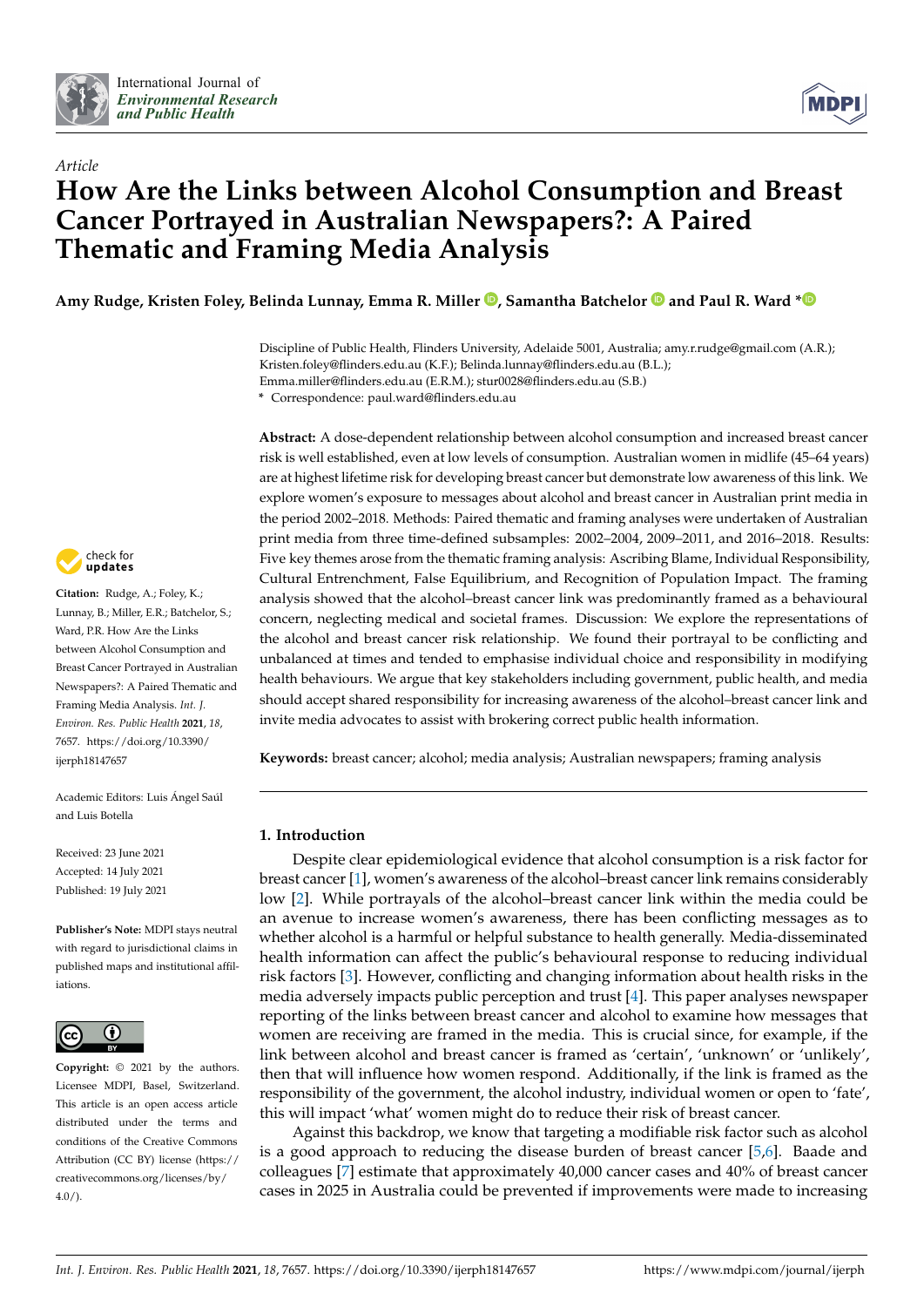awareness of modifiable risk factors. Understanding awareness levels regarding alcohol as a modifiable risk for breast cancer and developing appropriate policy and prevention strategies is therefore a critical public health priority. The challenges of addressing this issue among midlife women (aged 45–64 years), those most at risk of developing breast cancer, may be significant given recent research that articulates the clear role that alcohol plays in the lives of women within this demographic [\[8\]](#page-15-7).

Alcohol has been described as an 'integral part' [\[9\]](#page-15-8) of the Australian 'national identity' [\[10\]](#page-15-9), occupying an iconic place in Australian culture, with far-reaching health consequences [\[10\]](#page-15-9). Alcohol commonly features in social gatherings, serving as a means to celebrate and commiserate [\[9\]](#page-15-8). As a legal, socially acceptable, and widely accessible psychoactive substance, the Australian government employs a harm minimisation approach to regulate consumption [\[9,](#page-15-8)[10\]](#page-15-9). To this end, the National Health and Medical Research Council (NHMRC) established guidelines to reduce alcohol-related health risks [\[11\]](#page-16-0). The guidelines aim to enable the public to make informed decisions regarding alcohol consumption, by educating them about the relationship between alcohol intake and short-and long-term risks.

Despite the NHMRC guidelines, alcohol consumption in Australia is high, relative to other high-income countries [\[12\]](#page-16-1). The most recent National Drug Strategy Household Survey (NDSHS) [\[13\]](#page-16-2) shows females in their 50s were the most likely of all age groups to drink at levels that increased lifetime risk of harm. The survey findings also revealed that, regardless of their consumption levels, many Australians thought of themselves as an "occasional, light or social drinker" (p. 47), believing alcohol consumption that exceeded the Australian guidelines would not pose a health risk. Meyer et al. [\[2\]](#page-15-1) showed that middle-aged (45–64 years) women's awareness of the alcohol–breast cancer link is low and women consume alcohol for various purposes, many of which were viewed by the women as health enhancing [\[8,](#page-15-7)[14\]](#page-16-3). Adults in another study perceived cancer as 'inevitable', seeing little or no reason to change consumption behaviours despite the knowledge that 'alcohol causes cancer' [\[15\]](#page-16-4).

Concomitantly, the alcohol industry promotes the notion of alcohol as a 'normal, everyday product' and women specifically are targeted by alcohol marketing, obvious through the feminisation and 'pinking' of alcohol products [\[16\]](#page-16-5). In Australia, alcohol industry group 'Drinkwise' campaigns identify Australian culture [\[17](#page-16-6)[,18\]](#page-16-7) as responsible for fuelling the 'drinking problem', simultaneously drawing attention away from commercial interests which impact on, and profit from, women's alcohol consumption [\[19\]](#page-16-8). The alcohol industry plays on corporate social responsibility initiatives to raise awareness of the importance of 'responsible drinking' [\[18\]](#page-16-7), rather than modifying or reducing consumption. Evidence suggests that the media is an ineffective way to communicate the risk relationship between alcohol and cancer in the past [\[2\]](#page-15-1), potentially contributing to women's limited awareness of the alcohol–breast cancer link.

The purpose of this research was to explore whether/where/how the relationship between alcohol and breast cancer has appeared in Australian newspapers to identify recommendations of how the alcohol–breast cancer link can be more effectively portrayed in the media, with the intent of raising awareness for women of this link, rather than contributing to further confusion.

## **2. Materials and Methods**

A media analysis was undertaken using an innovative analytical approach developed by Foley et al. [\[20\]](#page-16-9) designed specifically for public health media inquiry. Whilst there are numerous content analyses of print and social media, our analysis is innovative due to its paired qualitative thematic and framing analysis. The method combines thematic and framing analyses, enabling more in-depth insight into how alcohol was communicated in the media as a modifiable breast cancer risk factor. This compound analysis is critically important because it encourages viewing the topic from different perspectives and examines how messages were framed [\[21\]](#page-16-10), which has substantial implications for how women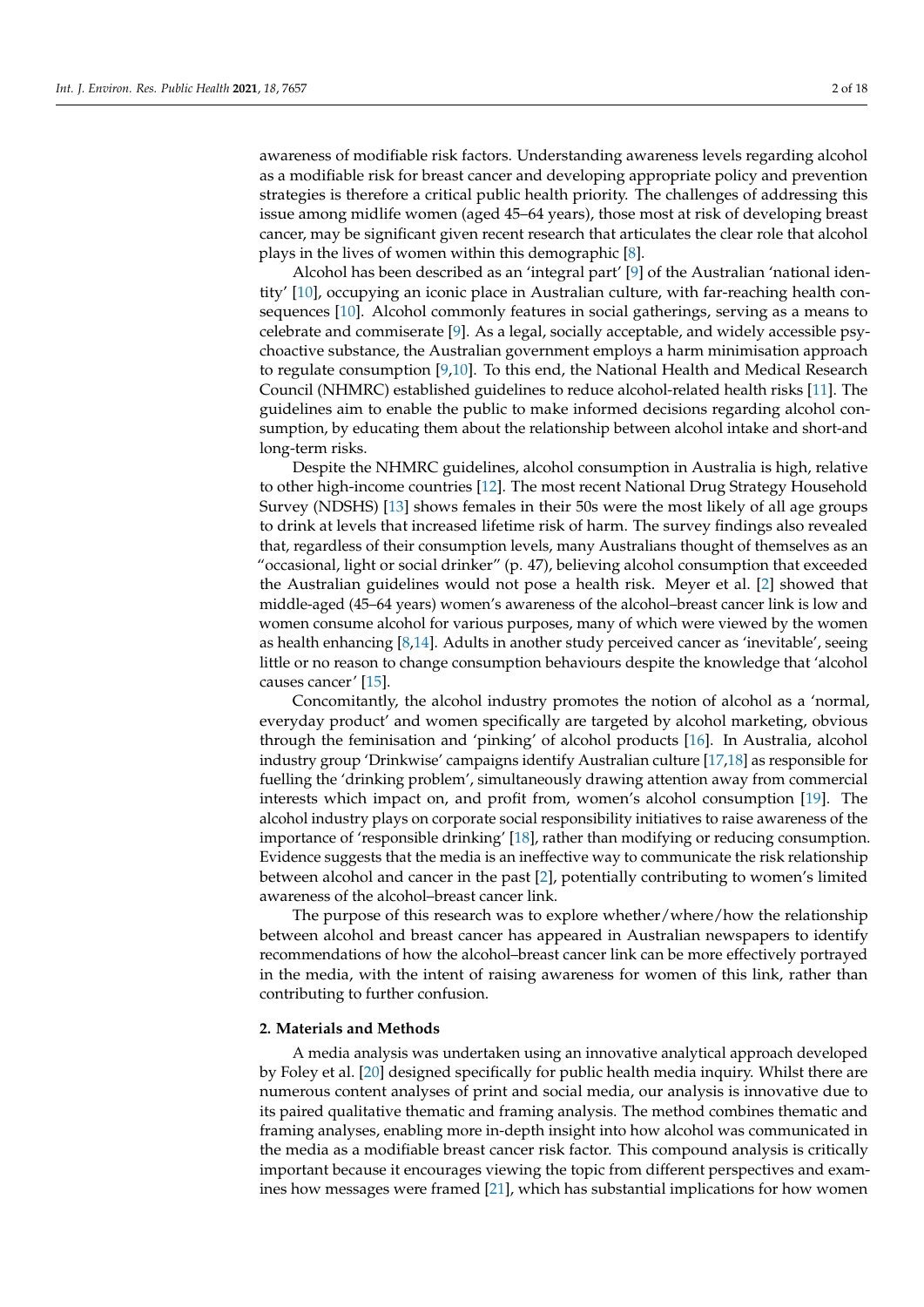might then respond [\[20,](#page-16-9)[22\]](#page-16-11). Identifying themes in the content then tracking changes over time using the (qualitative) framing analysis to determine 'how' the content is framed by the media will help elucidate how women may have viewed messages regarding the alcohol–breast cancer link.

#### *2.1. Sampling*

Print newspapers were selected as the source for analysis. While newspaper readership has declined over previous years, the proportion of Australians who continue to regularly read newspapers has remained stable [\[23\]](#page-16-12). More than half of all Australian adults (76.9%) in the period 2018–2019 accessed newspaper material across available platforms (printed, websites, social media and Apps) [\[24\]](#page-16-13). Research also shows when accessing health information through the media, sources which require 'active' consumption (e.g., newspapers and magazines) are more likely to act as primary health sources (i.e., people are unlikely to go to the research that underpins the media stories) [\[25\]](#page-16-14).

When identifying relevant time periods, we utilised contextual information to signpost where points of interest about alcohol–breast cancer messaging might be observed in the data. The initial time period identified was 2009–2011—a 'peak' period due to the release of three significant public health documents which brought attention to alcohol harms. These included updated NHMRC drinking guidelines (2009) which reflected new understandings of the health impacts resulting from even low levels of alcohol consumption [\[26\]](#page-16-15); an updated monograph from the International Agency for Research on Cancer (IARC) on alcohol consumption, identifying breast cancer as causally related [\[27\]](#page-16-16), and the publication of a position statement on alcohol as a carcinogen from The Cancer Council Australia, officially recommending Australians abstain from alcohol in order to reduce cancer risk [\[28\]](#page-16-17). We hypothesised newspaper reporting on the release of these documents would mean Australians might have been exposed to newspaper messaging regarding low risk levels of consumption, the carcinogenicity of alcohol (with a particular focus on breast cancer), and that there is no safe level of alcohol consumption regarding cancer risk.

Two time points either side of this 'peak' were then identified as comparative time periods. A 'pre' period, 2002–2004, four to seven years prior to the release of the documents was chosen. In the period 2002–2004, the IARC classified alcoholic beverages as a Group 1 carcinogen [\[27\]](#page-16-16) but had yet to identify evidence to include breast cancer as an alcoholrelated cancer [\[27](#page-16-16)[,29\]](#page-16-18). This period provided a 'control' with minimal content on the alcohol–breast cancer link expected to appear in newspapers. Next, the period 2016–2018, defined as 'post', was selected to determine how newspapers represented information about the alcohol–breast cancer link four to seven years after the dissemination of key public health documents.

The newspapers with the highest readership, representing the two major corporations, were included, along with their Sunday paper counterparts (Figure [1\)](#page-3-0). The Factiva database was used to search for newspaper articles in the three time periods, using the keywords '*alcohol*', '*beer*', '*wine*', '*spirits*' or '*drinking*' in conjunction with '*cancer*' or '*tumour*', as well as '*breast*'. A total of 1047 newspaper articles were identified within the three time periods. Details of all newspaper articles were entered into a spreadsheet and assessed for eligibility, searching for articles directly discussing the consumption of alcohol in relation to breast cancer. Over 800 articles mentioned the key search terms separately and did not discuss alcohol in relation to breast cancer (e.g., recipes with chicken breast and wine). These articles, in addition to duplicates Factiva had missed, were excluded. The remaining 203 articles commented on alcohol and cancer, of which 153 directly referred to breast cancer in relation to alcohol consumption specifically. Thus, 153 newspaper articles were included for analysis (2002–2004 *n* = 50; 2009–2011 *n* = 66; 2016–2018 *n* = 37).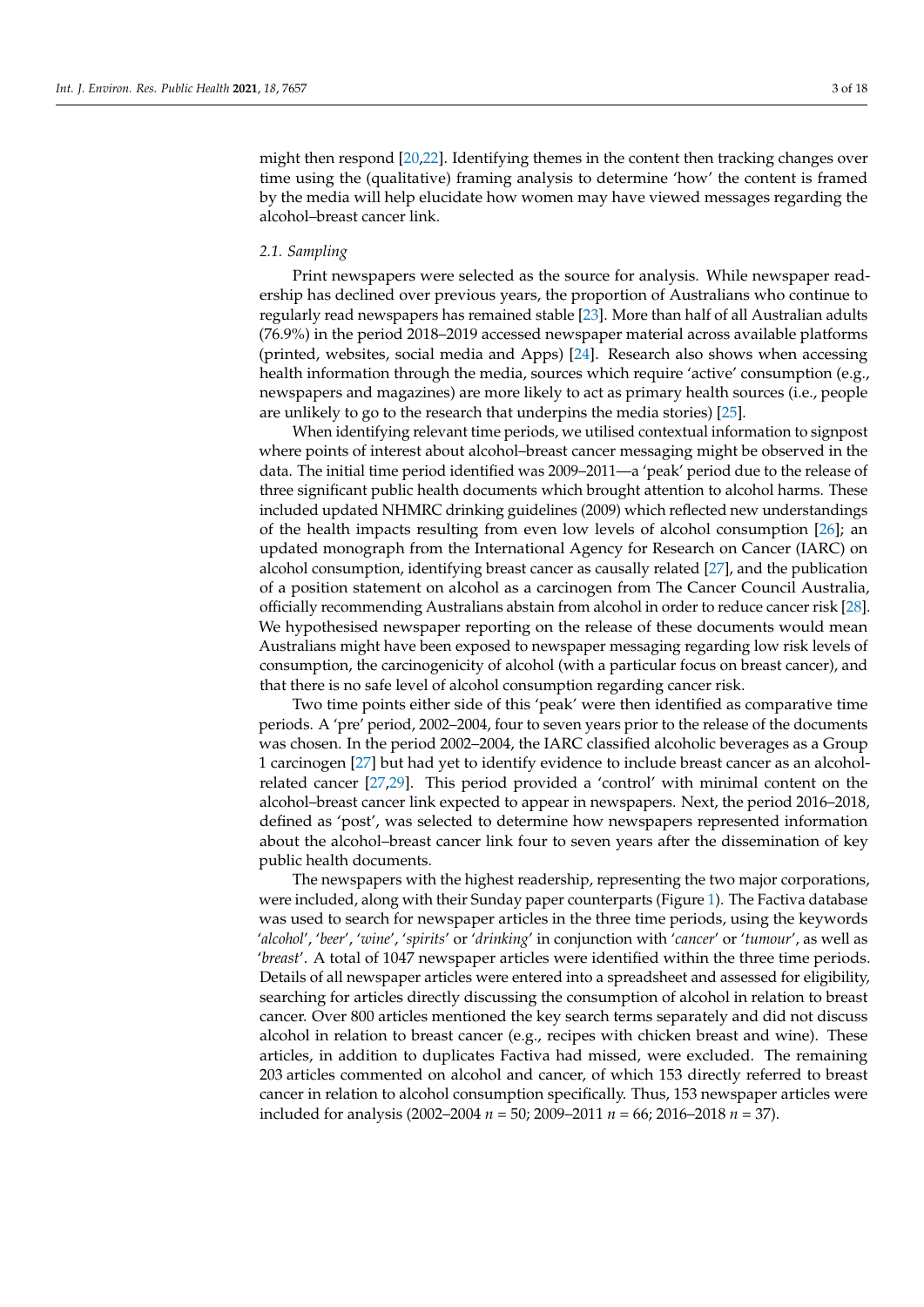<span id="page-3-0"></span>

**Figure 1.** Input and output of Factiva database search. **Figure 1.** Input and output of Factiva database search.

# *2.2. Analysis 2.2. Analysis*

Thematic and framing analyses were combined following Foley et al.'s methodol-ogy [\[20,](#page-16-9)[30\]](#page-16-19). Firstly, thematic analysis was undertaken, which is an inductive 'ground-up' proach, whereby the researcher commences organisation of the data from a 'blank slate' approach, whereby the researcher commences organisation of the data from a 'blank slate' endeavouring to interpret and draw meaning from the data [\[31\]](#page-16-20). Using NVivo (version 11, QSR International Pty Ltd., Melbourne, Australia), the articles were separated according to the three time periods and examined separately, in chronological order. Open coding of the content of each newspaper article per time frame revealed broad categories and hundreds of codes. Axial coding explored further within these to classify the open codes hundreds of codes. Axial coding explored further within these to classify the open codes into categories. Finally, selective coding looked across the axial categories to characterise into categories. Finally, selective coding looked across the axial categories to characterise the patterns observed and emerging themes. During the latter two stages of analysis, initial the latter two stages of analysis, initial insights and emerging patterns were documented in matrices, then refined in conjunction<br>in the star FRM of PRM Then the star in the star in the star in the star in the star in the star in the star i with authors K.F., E.R.M. and P.R.W. These preliminary interpretations aided in shaping<br>' the analytical process.

the analytical process. Secondly, framing analysis facilitated exploration of how stories were presented and Secondly, framing analysis facilitated exploration of how stories were presented and shaped in the newspapers, through the identification of included or excluded information, shaped in the newspapers, through the identification of included or excluded information, to subsequently influence audience understanding and interpretation [\[32\]](#page-16-21). Drawing on to subsequently influence audience understanding and interpretation [32]. Drawing on Entman's framing definitions, we considered four components to framing (Figure [2\)](#page-4-0). Entman's framing definitions, we considered four components to framing (Figure 2). Framing analysis makes visible the interaction of these framing components and frames Framing analysis makes visible the interaction of these framing components and frames within the media. Foley et al. [\[20\]](#page-16-9) articulates the benefits of coding data fragments rather within the media. Foley et al. [20] articulates the benefits of coding data fragments rather than whole texts, in order to develop their own innovative approach to framing. This adaptation reported herein focused primarily on coding data fragments within news articles rather than the whole article, in order to capture the complex layers of framing present in whole articles. This is completed manually to allow for the identification of n<br>subtle meaning within the text, followed by a process of deductively coding data fragments to the coding framework developed a priori. The frames identified a priori were: 'medical', 'behavioural' and 'societal'—proposed by Foley et al. [\[20\]](#page-16-9) as 'integral to public health' (p. 5). Previous research also features variations of these frames (e.g., biomedical, lifestyle, social) as common categories and approaches within the public health field [\[33](#page-16-22)[–35\]](#page-16-23). During the framing analysis, each article was re-examined and data fragments coded by hand in NVivo to the most salient frame component, as defined by Entman [\[36\]](#page-16-24), within the relevant frame. As with the thematic analysis, an initial interpretation of the framing analysis was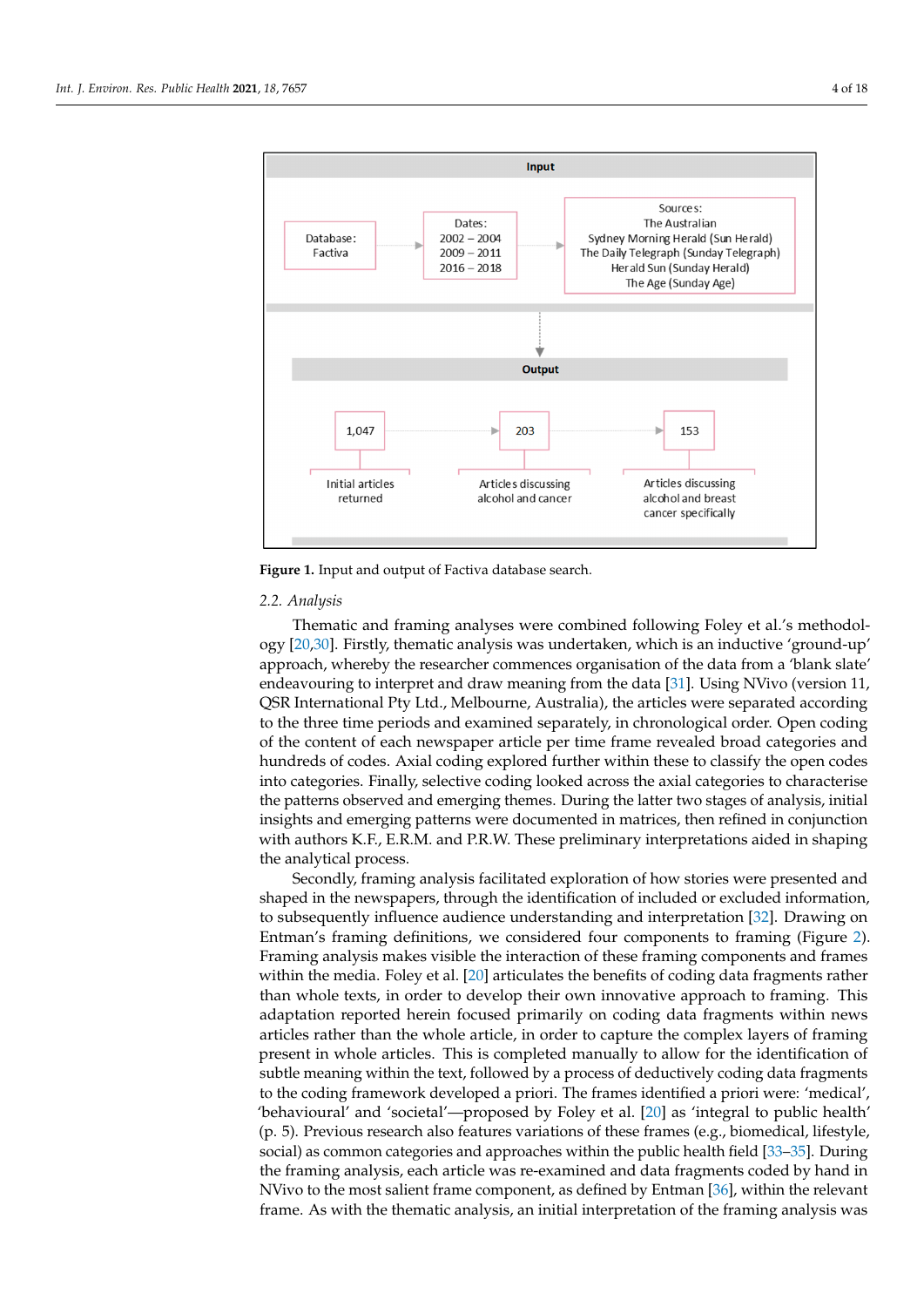documented in tables and reviewed with authors KF, EM and PW for reliability. A table was drafted for each frame to present the most salient frame components within that frame and four differing shades were used to indicate the prominence (no prominence, mild prominence, moderate prominence, strong prominence) of each frame component in the frame across the three time periods.

vant frame. As with the thematic analysis, and in initial interpretation of the frame  $\alpha$ 

<span id="page-4-0"></span>

**Figure 2.** Frames and frame components included in framing analysis.

#### **Figure 2.** Frames and frame components included in framing analysis. **3. Results**

Across the time periods of analysis, several changes were noted in the portrayal of published in each time period, the emphasis on varying themes that emerged from the thematic analysis, as well as how news articles were positioned within medical, behavioural or societal frames across these time periods. the alcohol–breast cancer link. This was demonstrated through the number of articles

As anticipated, many of the articles which discussed alcohol consumption and breast cancer were published during the peak period  $2009-2011$  ( $n = 66$ ), compared to the preperiod 2002–2004 (*n* = 50) and post-period 2016–2018 (*n* = 37) (Figure [3\)](#page-5-0). Surprisingly, the proportion of articles which mentioned the alcohol–breast cancer link was not higher<br>the proportion of although mentioned (*Figure 2*). The price cancer although the proportion period that the pre-period (*n* gate *s*). The antele content during the<br>alcohol-broast-cancor link botwoon 2016 and 2018 did more closely reflect the key public alcohol–breast cancer link between 2016 and 2018 did more closely reflect the key public<br>health documents in the post-period than the pre-period (Figure [3\)](#page-5-0). The article content addressing the health documents.

# 3.1. Results of the Thematic Analysis *3.1.*

The thematic analysis revealed five key themes present to varying degrees across the three time periods. The most prominent themes—Individual Responsibility and False Equilibrium—were strongly positioned in each time frame. Meanwhile, the themes Ascribing Blame, Cultural Entrenchment, and Recognition of Population Impact were more subtly portrayed during the pre-period (2002–2004) but became more apparent during the peak (2009–2011) and post- (2016–2018) periods. An important finding was that in in the period 2002–2004, the benefits of alcohol to health were quite prominently featured, whereas in in the period 2016–2018, any such benefits were portrayed as 'not worth the potential risk of developing breast cancer'.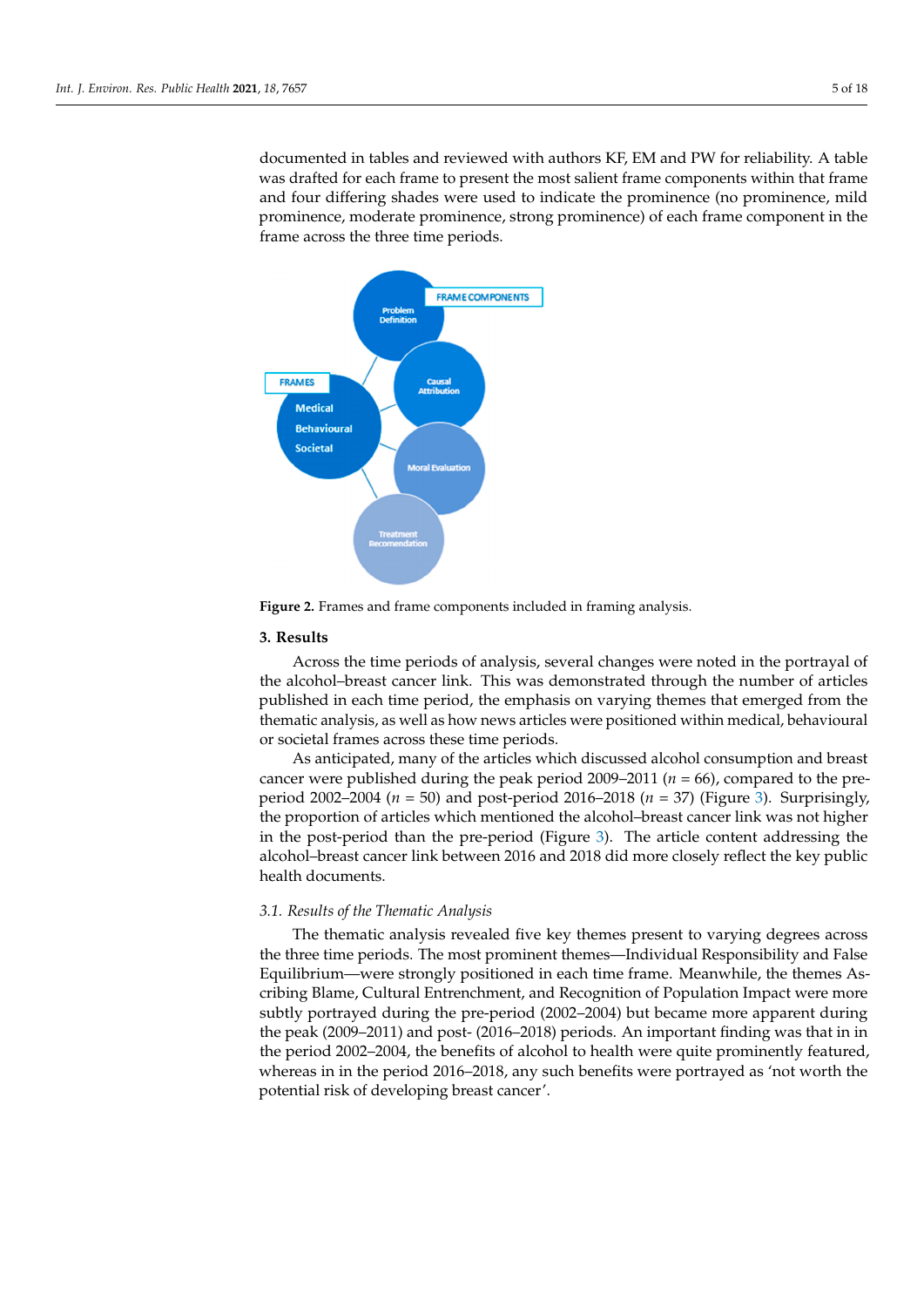<span id="page-5-0"></span>

**Figure 3.** Newspaper articles included in media analysis by year and newspaper. **Figure 3.** Newspaper articles included in media analysis by year and newspaper.

# *3.1. Results of the Thematic Analysis*  3.1.1. Ascribing Blame

Over the years, newspapers portrayed the relationship between alcohol consumption and breast cancer as inherently an individual 'female' problem. Breast cancer, resulting from alcohol consumption was identified as an outcome associated with being of the female sex. The choices females made and the interactions of these decisions (for example, to bear children, or breastfeed) with their unique biological design were 'blamed' for increased<br>. breast cancer incidences.

She said drinking had contributed to rising numbers of breast cancer cases, although other factors such as the trend for women to remain childless or have smaller numbers of potential risk of developing breast cancer'. *children and not breastfeed had probably had a bigger effect*

(Daily Telegraph, 14 November 2002).

 $\frac{3}{2}$ .1. Ascribing Blames Blames Blames Blames Blames Blames Blames Blames Blames Blames Blames Blames Blames Blames Blames Blames Blames Blames Blames Blames Blames Blames Blames Blames Blames Blames Blames Blames Bl The impact of hormone replacement therapy (HRT) in the alcohol–breast cancer risk<br>was often reported during this time: and breast cancer as individual  $\beta$ mix was often reported during this time:

But women whose mothers or sisters had breast cancer, or those taking post-menopausal male sex. The choices females made and the interactions of these decisions (for example, *oestrogen replacement, are at greater risk from alcohol*

(Herald Sun, 30 August 2004). With the in-

By 2016–2018, the focus shifted from the agency of older women and those of child-*She said drinking had contributed to rising numbers of breast cancer cases, although*  bearing age to young females prior to their first pregnancy:

*other factors such as the trend for women to remain childless or have smaller numbers Young women who drink alcohol before their first pregnancy face a 35 per cent higher of contention and and acceler effect* (Daily Telegraphy, 14 component of probability had a bigger effectively find the content of developing breast cancer, new research suggests  $\frac{1}{2}$   $\frac{1}{2}$ .

 $T_{\text{max}}$  impact of hormone replacement the algebra  $T_{\text{max}}$  is the alcohol–breast cancer risk cancer risk cancer risk cancer risk cancer risk cancer risk cancer risk cancer risk cancer risk cancer risk cancer risk cance (Daily Telegraph, and Herald Sun, 21 October 2016).

Consistent across time periods was the focus on biology and the interaction of alcohol with female hormones (oestrogen) as well as a focus on post-menopausal females who<br>were exacted and at high arrively of has at an one from also had consumption. were considered at higher risk of breast cancer from alcohol consumption:<br>.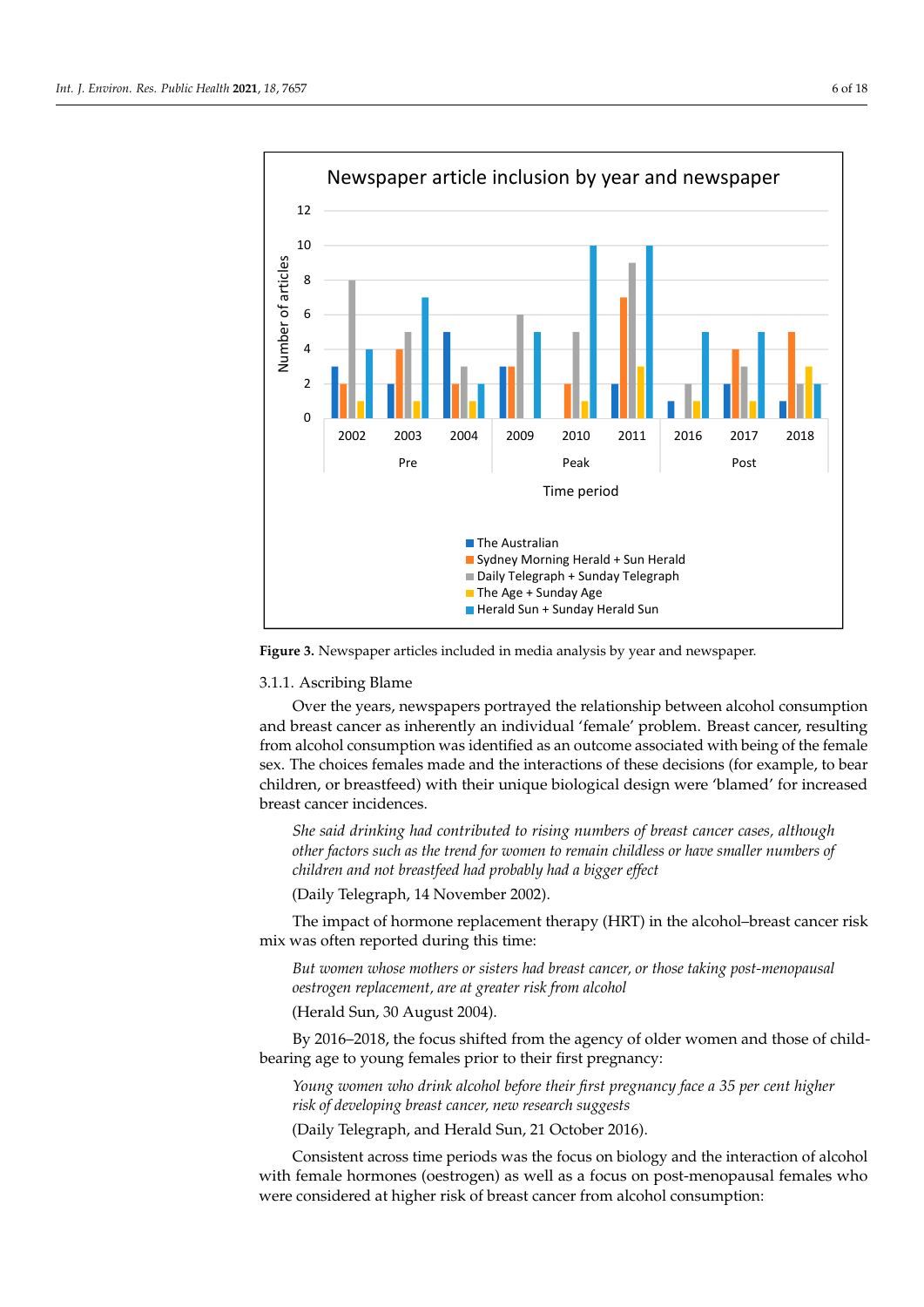*Other risks for post-menopausal women were: obesity after menopause, as estrogen after menopause is produced in fat cells, alcohol consumption, some risk for those that were non-identical twins and some risk for those with a family history of breast cancer*

(Sunday Herald Sun, 6 April 2003).

*Experts aren't clear on why alcohol increases the risk of breast cancer. One theory is that alcohol increases the levels of oestrogen in the blood, which is a risk factor for developing breast cancer*

(The Australian, 9 June 2017).

By presenting females as actively making choices related to childbearing, breastfeeding and hormone treatment, these articles tended to isolate inherent female factors and ascribe a level of blame to females for the increase in alcohol-related breast cancer incidence.

#### 3.1.2. Individual Responsibility

Newspaper content from 2009 onwards changed focus from female biological mechanisms to addressing the risk of alcohol consumption behaviours with responsibility for adhering to cancer prevention recommendations positioned within individuals' control. Although this theme was present across all three time periods, it was most prominent in the articles from 2009 onwards. Alcohol was portrayed as a 'dangerous' substance and women were warned to be wary of consuming it. However, the risk alcohol posed in relation to breast cancer was consistently described as modifiable, with individual choice and responsibility highlighted. Women were urged to make necessary changes to reduce their risk:

*Women should still remain more wary than men when it comes to drinking, however, and not just because of their smaller body size*

(Sunday Herald Sun, 16 November 2003).

*"You might not be able to help your genes but you can make lifestyle choices."*

(Sydney Morning Herald, 2 May 2009).

Newspaper content that contained recommendations for breast cancer prevention similarly focused on modifying individual behaviours. However, the suggestions provided were often non-specific (e.g., 'reduce your intake'), and conflicted with previous articles and/or the drinking guidelines at the time (e.g., 'consume no more than one standard drink' when guidelines and articles cite two standard drinks), or were vague, including non-standard units of alcohol measurement (e.g., 'more than the equivalent of half a bottle of wine a week'). Therefore, the implications of different patterns and levels of alcohol consumption in relation to breast cancer risk were unclear:

*Heavy alcohol consumption is particularly dangerous, with women drinking more than a bottle of wine a day at 40 to 50 per cent higher risk of the disease*

(Daily Telegraph, 14 November 2003).

*Even women who had three to six drinks a week had a 15 per cent increased risk of breast cancer compared with non-drinkers*

(The Australian, 26 November 2011).

*This amount of alcohol was equivalent to three teaspoons of wine per day, she added* (Herald Sun, 4 May 2017).

It was not until 2016–2018 that a slight shift toward population-level recommendations was observed in how the newspapers portrayed the alcohol–breast cancer link (described in the Recognition of Population Impact theme below). In the period 2016–2018, articles acknowledged that the public may be less familiar, if not 'ignorant' of the relationship between alcohol consumption and breast cancer: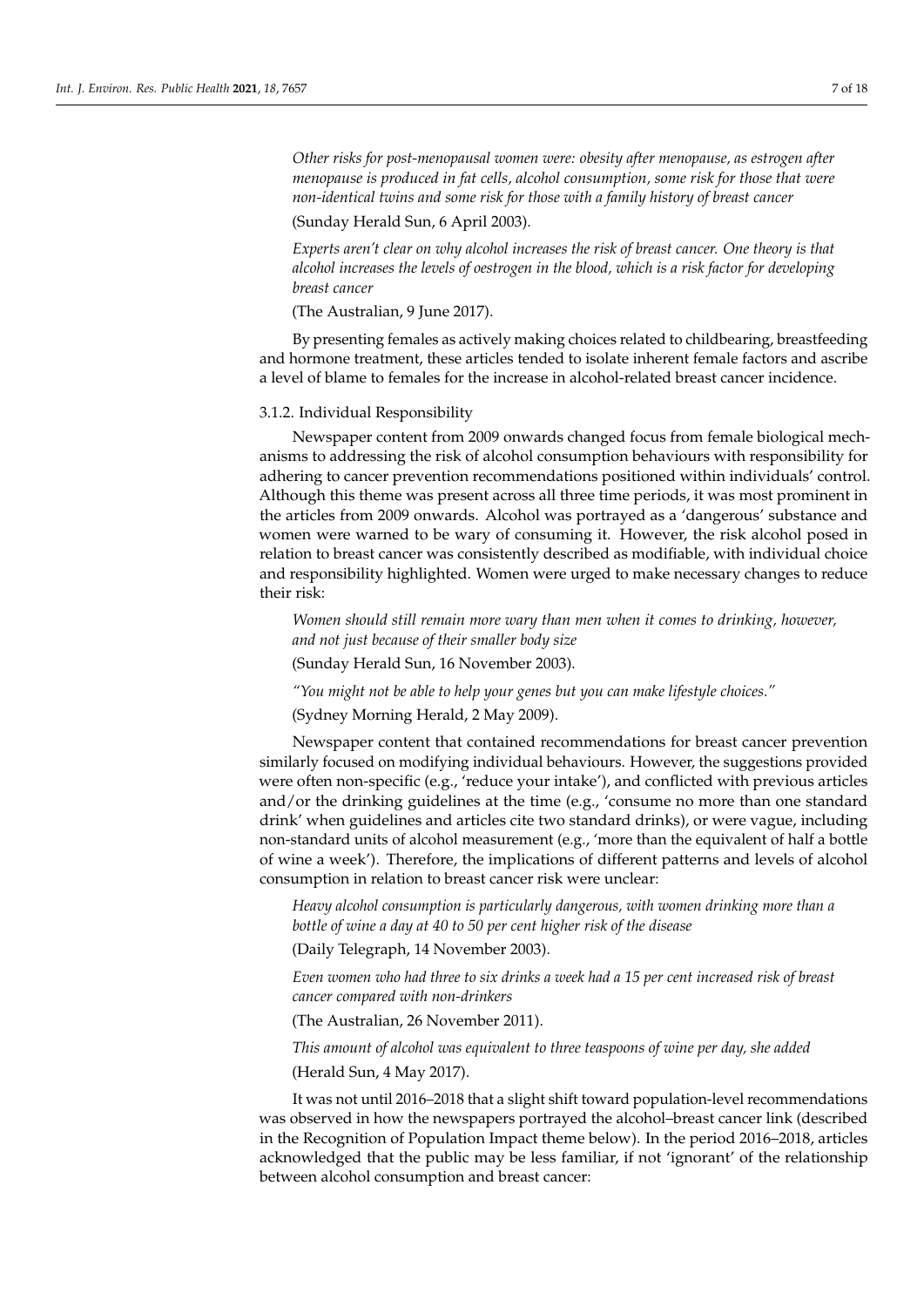*The findings are likely to come as a surprise to many Australians, who are well versed on the dangers of tobacco, but remain ignorant of alcohol's link to mouth, throat, stomach, bowel, breast and liver cancer*

(Sydney Morning Herald, 14 July 2018).

Within newspaper content from each period, the individual was positioned as an informed decision maker about this relationship:

*"It's about informing them so they can make informed choices."*

(Daily Telegraph, 1 December 2004).

*"You should certainly be aware of the information available to make an informed decision and, if you do drink, do so in moderation."*

(Daily Telegraph and Herald Sun, 4 February 2017).

## Cultural Entrenchment

Newspaper discussion in all periods placed a level of accountability for the increase in alcohol-related breast cancers on cultural values which encouraged and normalised alcohol use. Modern and more affluent 'lifestyles' were specifically criticised in newspaper reports and blamed for the harm alcohol consumption contributes to increased breast cancer prevalence:

*Australia's middle-class lifestyle could also be contributing to the incidence of some cancers such as breast cancer*

(The Australian, 15 December 2004).

*Modern lifestyles which feature regular drinking, lack of exercise and increased obesity are fueling the disease's rise, the European Breast Cancer Conference heard* (Daily Telegraph, 27 March 2010).

From 2009–2011 onwards, abstinence was portrayed as an unreasonable expectation due to how deeply entrenched alcohol is in women's everyday lives:

*Alcohol is often part of everyday life, and it can be hard to avoid it completely*

(Sunday Telegraph and Sunday Herald Sun, 24 January 2010).

*It's unrealistic to recommend to patients that they completely abstain from alcohol*

(The Australian, 9 June 2017).

Consequently, alcohol-related breast cancers were initially portrayed as attributable to a lifestyle which promotes consumption (2002–2004 and 2009–2011) but from 2009–2011 onwards, lifestyles featuring alcohol were presented as unavoidable considering cultural drivers to consume.

## 3.1.3. False Equilibrium: Alcohol as Tonic and Poison

Alcohol was portrayed as both a 'tonic' and 'poison' in all time periods, possessing the dichotomous ability to both protect and harm health. Throughout the period 2002–2004, newspapers portrayed alcohol-related harms/benefits as a counterbalance. Whereby, 'too much alcohol' put the drinker at risk of breast cancer, while moderate consumption, particularly of good wine, was portrayed as a way to prevent breast cancer, and protect health:

*The evidence supports theories that a moderate daily intake of wine helps prevent stroke and heart disease, as well as perhaps diabetes and prostate and breast cancer*

(Daily Telegraph, 26 October 2002).

*All women can weigh the benefits of drinking alcohol against the slight increased risk of breast cancer*

(Sydney Morning Herald, 13 February 2003).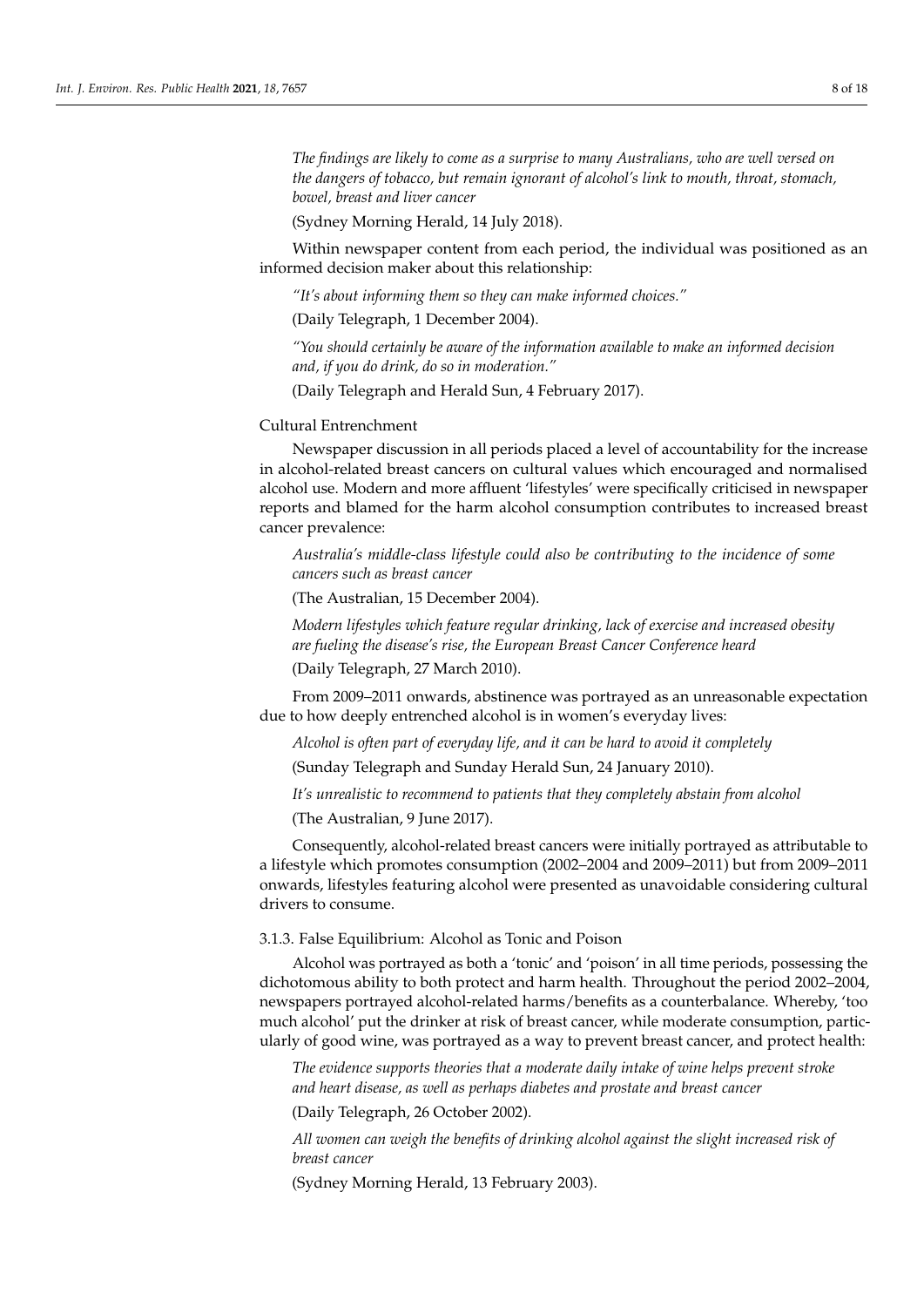In the period 2002–2004, and to a lesser extent in the period 2009–2011, messages that alcohol consumption might pose risk for breast cancer was presented alongside content which incorrectly claimed the risk could be mitigated through diet modifications, or that any purported health benefits of alcohol outweighed the risk of breast cancer:

*The increased danger to individual women, however, is usually outweighed by the significant benefits to cardiovascular health*

(The Australian, 16 June 2004).

*Eating plenty of folate, a B vitamin found in spinach and broccoli, for example, may reduce the risk of breast cancer associated with alcohol*

(Sydney Morning Herald, 7 May 2011).

Interestingly, the risk of breast cancer from alcohol consumption was presented in the periods 2002–2004 and 2009–2011 as greater than some medical treatments and served to justify the use of HRT and supplements:

*"If you have no symptoms I wouldn't take it, but the risk of HRT causing breast cancer is really minimal—and people often forget other risk factors such as drinking, or a high fat diet."*

(The Australian, 4 September 2004).

*Although combined forms of HRT may slightly increase the chances of breast cancer, the effect is dwarfed by other risk factors, such as obesity, diet and alcohol*

(Sydney Morning Herald, 7 February 2009).

In the period 2009–2011, articles about the alcohol–breast cancer link included research findings which claimed the beneficial properties of wine extended beyond prevention to include breast cancer treatment:

*Red wine could help women with breast cancer boost the chances of their treatment being successful*

(Daily Telegraph, 16 February 2011).

*An ingredient in red wine can stop breast cancer cells growing and may combat resistant forms of the disease*

(Sunday Herald Sun, 2 October 2011).

While in the periods 2002–2004 and 2009–2011 the benefits of alcohol were portrayed to outweigh the risks of breast cancer if consumed responsibility, reports of alcohol as protective and beneficial to health faded over time. By 2016–2018, the release of key public health publications seemed to have impacted this balance, and alcohol consumption was no longer considered 'worth the risk' of breast cancer. In the period 2016–2018, there was only a single mention, and the article concluded that the risks associated with 'moderate' alcohol consumption outweighed any purported health benefits:

*Is a glass of red wine a day ok? No: This is one "wish list" rule everyone hopes is true. However, health professionals claim benefits in red wine are outnumbered by the negatives in alcohol as a whole. The "red wine is good for you" bandwagon began due to the fact it contains the natural compound resveratrol, which acts like an antioxidant and helps prevent damage to the blood vessels in your heart and reduce your LDL, or bad cholesterol. While this may be true, Australian Medical Association vice-president Dr Tony Bartone says research shows a link to cancer*

(Daily Telegraph and Herald Sun, 4 February 2017).

3.1.4. Recognition of Population Impact

From 2009–2011 onwards, there was moderate recognition of the increasing populationlevel impact of alcohol consumption. Articles drew attention to the association of a 'common cancer'—breast cancer—to alcohol consumption and noted the substantial influence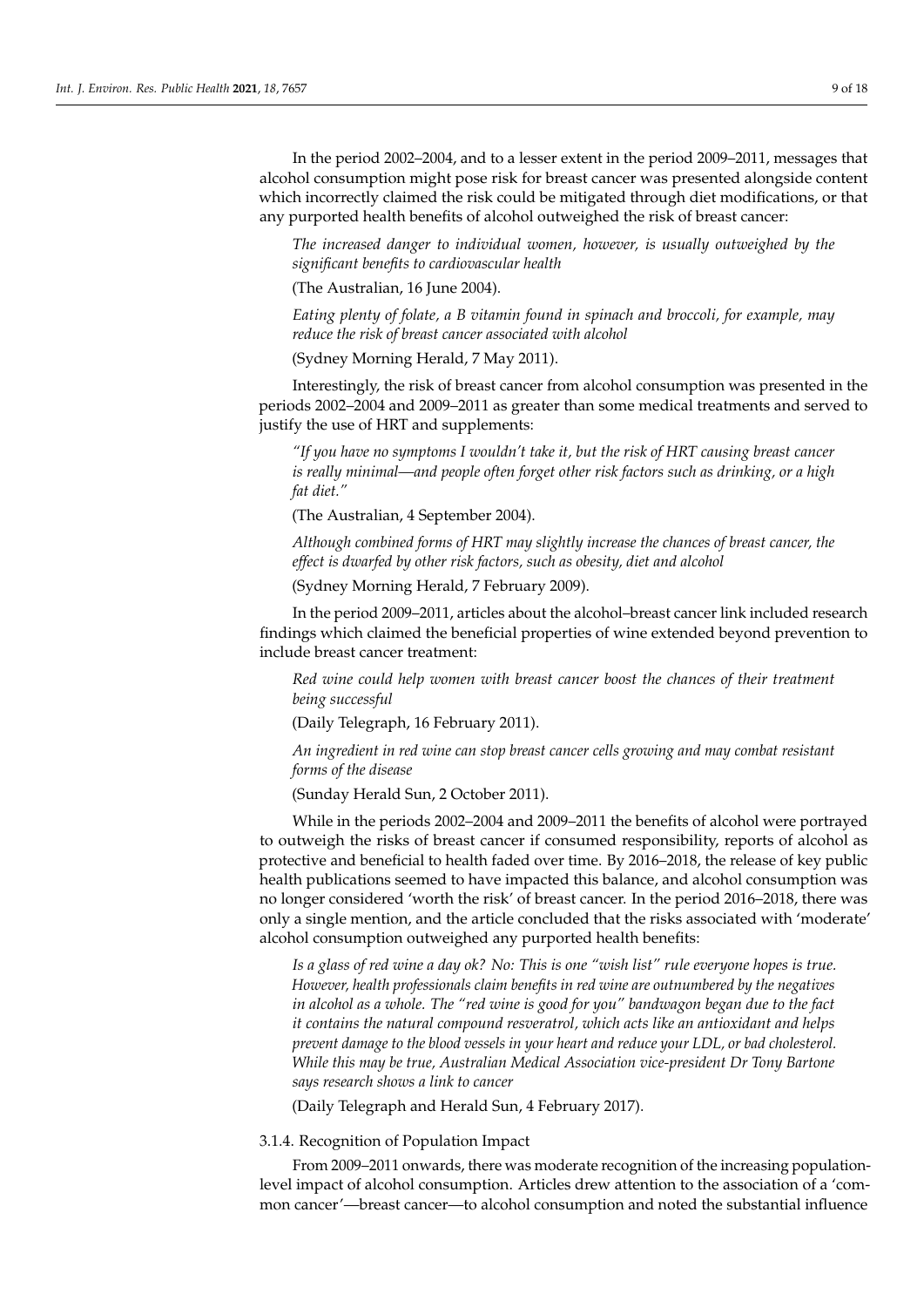that alcohol could therefore have on reducing the population-wide alcohol-related breast cancer disease burden:

*In Australia, 5000 or 5 per cent of cancers, including one in five breast cancers, are attributable to long-term, chronic drinking*

(The Age, 19 September 2011).

*Alcohol is estimated to cause more than 1500 cancer deaths in Australia every year, with breast and bowel cancers of particular concern* . . . *About 1330 bowel cancers and 830 breast cancers are attributed to alcohol each year in Australia, and it has been estimated about 3 per cent of cancers can be blamed on alcohol consumption each year*

(Sydney Morning Herald, 8 September 2017).

In addressing the population impact of alcohol on breast cancer incidence, a small number of newspaper articles presented population-level interventions as appropriate solutions:

*The research will help shape future campaigns warning of the risks of drinking. Graphic labelling similar to those displayed on cigarette packs could also be introduced to minimise harmful drinking*

(Herald Sun, 20 April 2017).

*It may be beneficial for public health authorities to consider guidelines specific for cancer survivors, rather than relying on prevention messaging*

(Herald Sun, 4 May 2017).

From the thematic analysis, five themes emerged which presented alcohol as simultaneously harmful and beneficial to breast cancer, as well as deeply embedded in Australian culture, and contributing to a considerable morbidity and mortality burden. Meanwhile, alcohol-related breast cancers were positioned as stemming from inherent female concerns and choices controlled by the individual which were perceived to be the responsibility of the individual to address. Additionally, various conflicting and misleading messages of the potential health harms/risks associated with alcohol consumption were portrayed by newspapers.

## *3.2. Results of the Framing Analysis*

Using framing analysis of newspaper articles identified news fragments in terms of the extent to which they defined problems, diagnosed causes, made moral judgements, or suggested remedies under a medical, behavioural or societal frame (within each three time periods) [\[36\]](#page-16-24). The prominence of content situated within a medical frame waned after the period 2002–2004, while content coded at the societal frame was most salient in the period 2016–2018. Content that fit within the behavioural frame was the most prominent across the three time periods.

## 3.2.1. Medical Framing

News fragments focusing on biological interactions of alcohol within the body and resulting pathophysiological effects [\[35\]](#page-16-23) were grouped together into the medical frame. In this frame, alcohol and breast cancer were approached from an objective medical science perspective. This frame was most prominent in the period 2002–2004, when alcohol was considered more beneficial than harmful, and certain individual female characteristics were seen to increase alcohol's breast cancer risk. Discussions of alcohol's carcinogenic classification did not appear until 2009–2011. At this time, reports were beginning to balance the pros and cons of alcohol's health impacts. By 2016–2018, the risk of breast cancer from alcohol was still used to justify HRT but mentions of the beneficial properties of alcohol were no longer present. Alcohol was now framed as a convincing carcinogen linked to breast cancer, with women post-menopausal or who had never given birth, deemed most at risk (Table [1\)](#page-10-0). Four shades are included in the scale, from lighter (no prominence), through mild prominence and moderate prominence, to darker (strong prominence).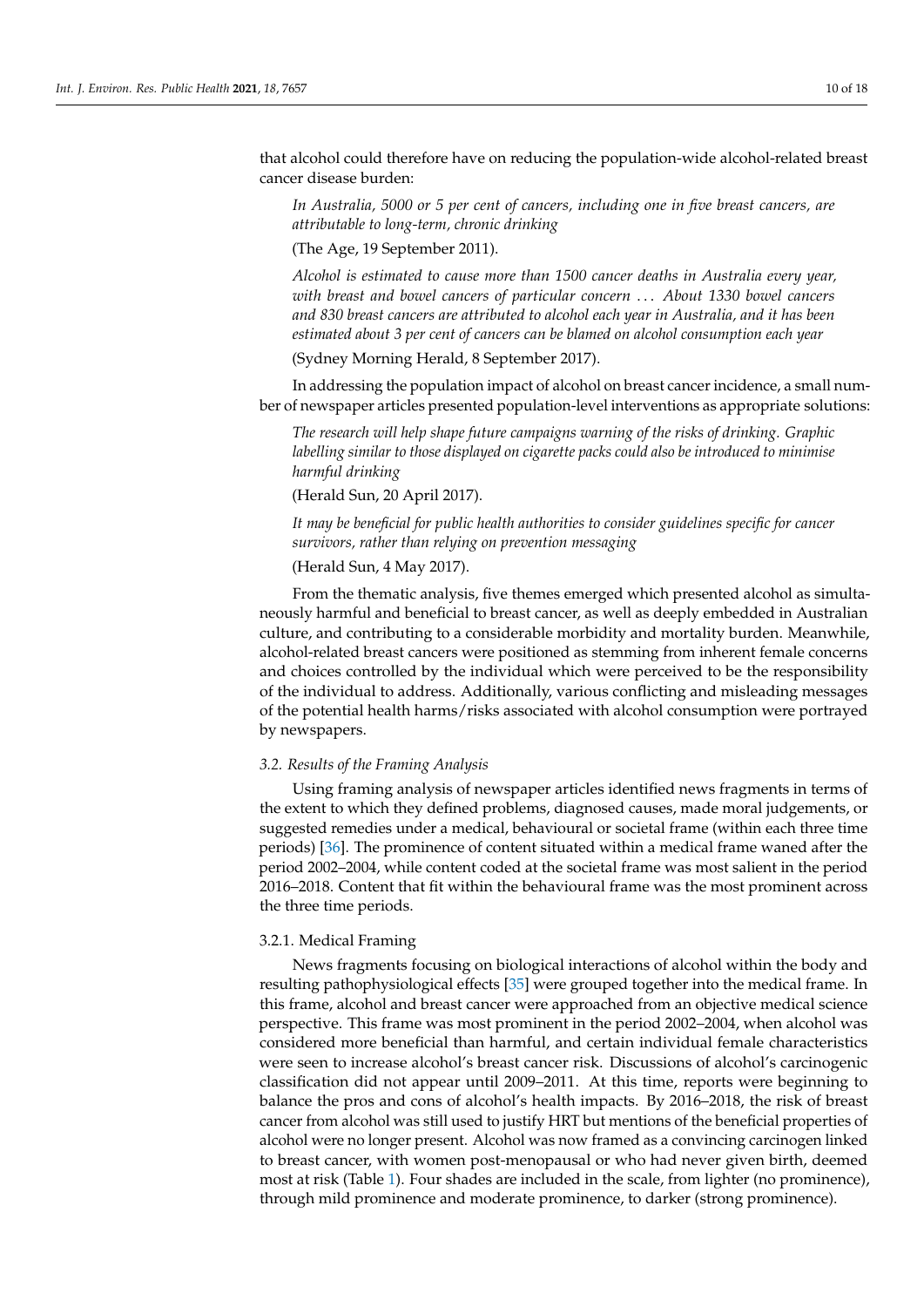| <b>Medical Frame</b> |                                                                                     |                                                                                                                                                                |                                                                                                            |                                                                                                                                         |  |  |  |
|----------------------|-------------------------------------------------------------------------------------|----------------------------------------------------------------------------------------------------------------------------------------------------------------|------------------------------------------------------------------------------------------------------------|-----------------------------------------------------------------------------------------------------------------------------------------|--|--|--|
|                      | Problem<br><b>Definition</b>                                                        | <b>Causal Attribution</b>                                                                                                                                      | Moral<br>Evaluation                                                                                        | <b>Treatment</b><br>Recommendation                                                                                                      |  |  |  |
| 2002-2004            | Breast cancer<br>incidence<br>increasing                                            | <b>Increases</b><br>risk-older women,<br>those taking HRT,<br>and with family<br>history most at risk<br>Alters oestrogen<br>levels                            |                                                                                                            | Good for health<br>Risks can be<br>mitigated<br>Benefits outweigh<br>risks<br>HRT use justified<br>Most at risk should<br>avoid alcohol |  |  |  |
| 2009-2011            | Link recently<br>identified                                                         | Carcinogenic<br>Increase oestrogen<br>levels and damage<br><b>DNA</b>                                                                                          | $Confusion-$<br>simultaneously<br>beneficial and<br>harmful<br>Treating a 'life<br>threatening<br>ailment' | Treats cancer<br>Use of HRT and<br>supplements justified                                                                                |  |  |  |
| 2016-2018            | Breast cancer<br>morbidity and<br>mortality<br>increasing-<br>alcohol<br>attributed | Carcinogenic<br>'Convincing'<br>evidence<br>Post-menopausal,<br>and nulliparous<br>women most at risk<br>Increase oestrogen<br>levels and damage<br><b>DNA</b> |                                                                                                            | HRT use justified                                                                                                                       |  |  |  |

<span id="page-10-0"></span>**Table 1.** Dominant medical frame components.

Four shades are included in the scale (from light to dark): no prominence, mild prominence, moderate prominence , strong prominence .

## 3.2.2. Behavioural Framing

News fragments categorised to the behavioural frame addressed individual choices and behaviours [\[34,](#page-16-25)[35\]](#page-16-23). Here, the frame components of causal attribution, moral evaluation and treatment recommendation took greater prominence, reflecting newspaper portrayals featuring alcohol and breast cancer which centred around the influence women themselves had and could have going forward. Over the three time periods, the newspaper portrayals of the alcohol–breast cancer link was most prominent within the behavioural frame, but the content differed over time. Initially, how much individuals drank was identified as the cause, and reductions in consumption subsequently recommended. At this stage, possible benefits of alcohol were discussed, but it was the responsibility of the individual to find balance between the harms and benefits. In the period 2009–2011, as the portrayal of perceived benefits began to wane, individual choices were further condemned, especially among breast cancer patients and survivors. These individuals were the focus of numerous articles which criticised their decisions and behaviours as dismissive of the alcohol–breast cancer warning by continuing to drink after receiving breast cancer diagnoses. As of 2016–2018, the focus remained firmly on individual behaviours. Here, an increased subset of women was portrayed as being at higher risk of breast cancer from alcohol consumption, and the decisions they could and should make in the future were of particular focus (Table [2\)](#page-11-0).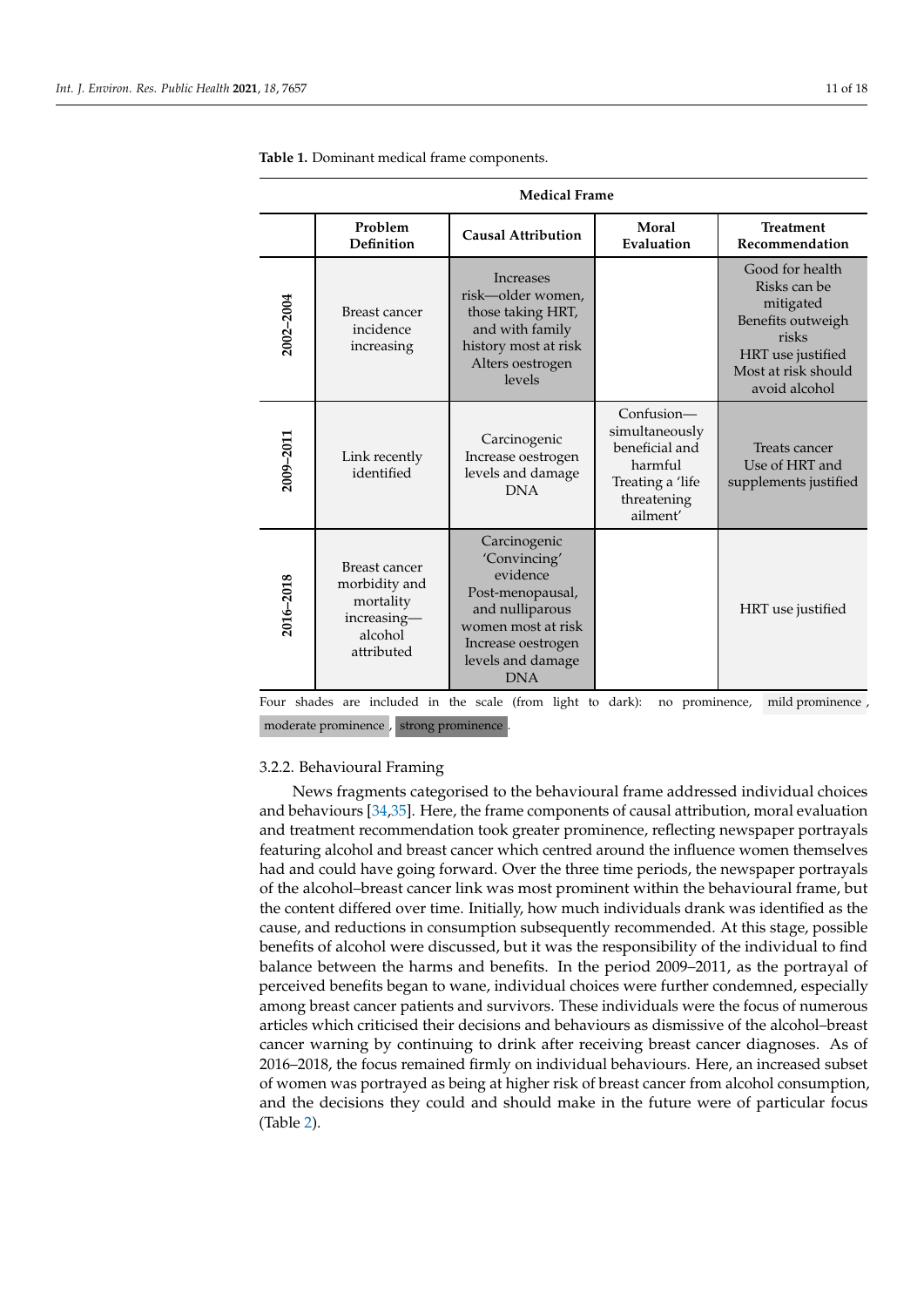| <b>Behavioural Frame</b> |                                                                                                                        |                                                                                                                                         |                                                                                                                                        |                                                                                                                                        |  |  |
|--------------------------|------------------------------------------------------------------------------------------------------------------------|-----------------------------------------------------------------------------------------------------------------------------------------|----------------------------------------------------------------------------------------------------------------------------------------|----------------------------------------------------------------------------------------------------------------------------------------|--|--|
|                          | Problem<br><b>Definition</b>                                                                                           | Causal<br>Attribution                                                                                                                   | <b>Moral Evaluation</b>                                                                                                                | <b>Treatment</b><br>Recommendation                                                                                                     |  |  |
| 2002-2004                |                                                                                                                        | Consumption<br>increasing risk<br>Lifestyle choice<br>Risky<br>drinking-higher<br>levels                                                | Women's choices<br>contributing to rise<br>Should be wary<br>There are<br>consequences<br>Need to weigh risks<br>and benefits          | Some consumption<br>good for health<br>Avoidance or<br>reduction<br>recommended<br>Include alcohol-free<br>days                        |  |  |
| 2009-2011                | Fuelling breast<br>cancer incidence                                                                                    | Lifestyle choice<br>Patient's drinking<br>habits<br><b>Risky</b><br>drinking-lower<br>levels                                            | Bad choices are a<br>threat to health<br>Risk can and should<br>be avoided<br>Need to worry more<br>Women not deterred<br>Women blamed | Some consumption<br>good for health<br>Make better choices<br>Avoidance or<br>reduction<br>recommended<br>Include alcohol-free<br>days |  |  |
| 2016-2018                | Alcohol abuse<br>increasing breast<br>cancer incidence<br>Rise in female<br>alcohol-related<br>breast cancer<br>deaths | Consumption<br>known risk factor<br>Higher risk when<br>drinking before<br>first pregnancy<br><b>Risky</b><br>drinking-higher<br>levels | Make informed<br>decisions<br>Risk can and should<br>be avoided<br>Always think about<br>risk<br>Patients making bad<br>decisions      | Avoidance or<br>reduction<br>recommended<br>Avoidance best<br>option                                                                   |  |  |

<span id="page-11-0"></span>**Table 2.** Dominant behavioural frame components.

Four shades are included in the scale (from light to dark): no prominence, mild prominence, moderate prominence , strong prominence .

## 3.2.3. Societal Framing

News fragments categorised to the societal frame referenced community concerns of alcohol-related health harms and broad structural factors contributing to these harms [\[35](#page-16-23)[,37\]](#page-16-26). In this instance, frame components were concerned with the consumption of alcohol in society and the impact this had on the population-level breast cancer incidence. In the earlier two periods, attention was drawn to lifestyles normalising regular alcohol consumption and highlighted their involvement in the increase in alcohol-related breast cancer cases. The continuing consequences of increasing consumption were also a focus in the period 2016–2018, where low public awareness of the alcohol–breast cancer link was acknowledged and cited as resulting from a lack of campaigns and health messages. Over time, the reported societal recommendations coincided with the publication of research reports describing interventions, which still relied on individuals to initiate behavioural changes (e.g., graphic labelling to raise awareness and reduce consumption). Throughout all time periods, however, alcohol's perceived position as a 'default setting' in Australian society never faltered (Table [3\)](#page-12-0).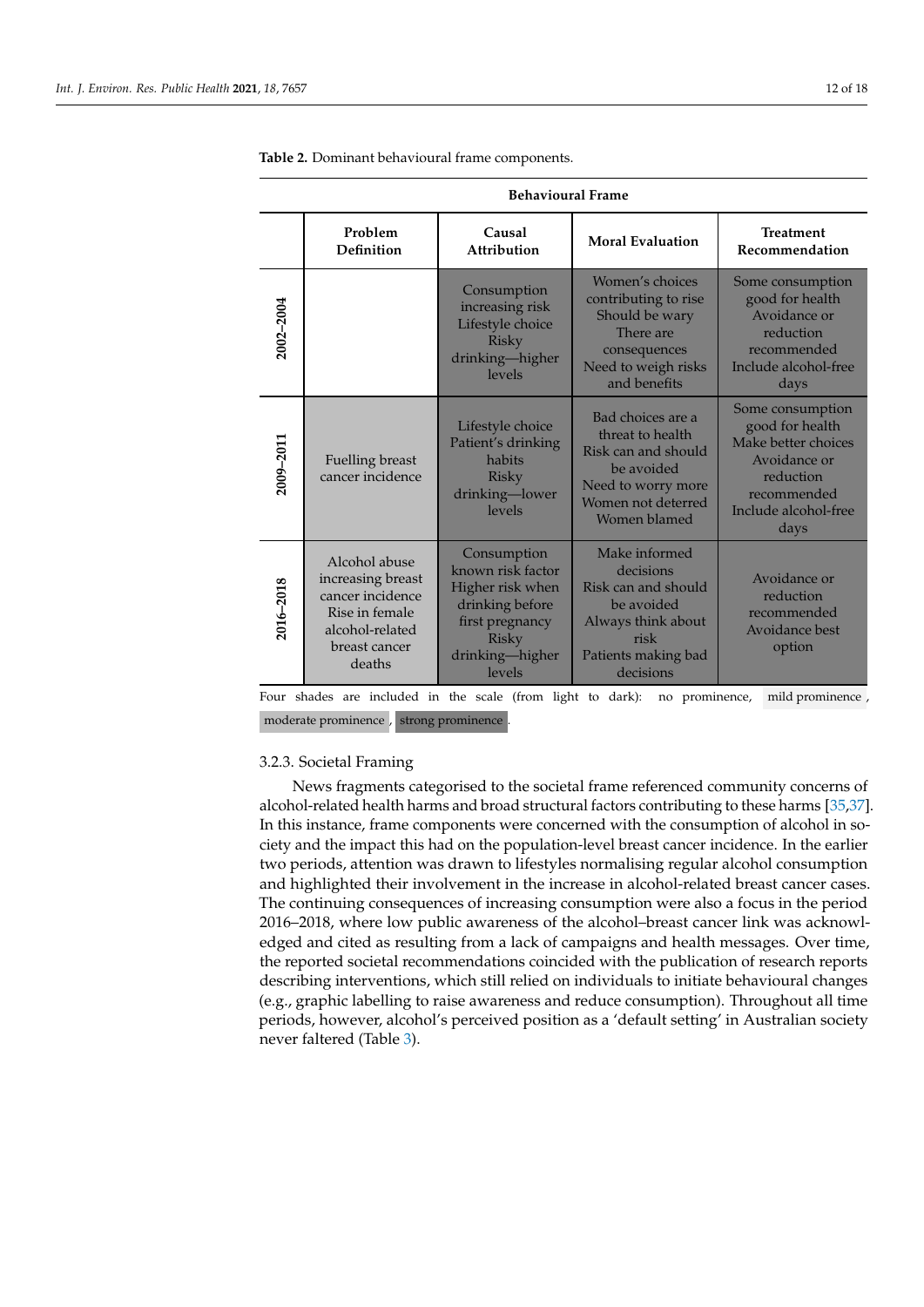| <b>Societal Frame</b> |                                                                                                                               |                                                                                                                                |                                                                                    |                                                                                                     |  |  |
|-----------------------|-------------------------------------------------------------------------------------------------------------------------------|--------------------------------------------------------------------------------------------------------------------------------|------------------------------------------------------------------------------------|-----------------------------------------------------------------------------------------------------|--|--|
|                       | <b>Problem Definition</b>                                                                                                     | Causal<br>Attribution                                                                                                          | <b>Moral Evaluation</b>                                                            | <b>Treatment</b><br>Recommendation                                                                  |  |  |
| 2002-2004             | Increased female<br>consumption<br>leading to harmful<br>effects in population                                                | Middle-class<br>lifestyles<br><b>NHMRC</b><br>guidelines are<br>'risky'<br>Alcohol industry<br>not as glamorous<br>as it seems |                                                                                    |                                                                                                     |  |  |
| 2009-2011             | Regular<br>consumption<br>$common-$<br>contributing to<br>incidence increase<br>Harmful effects<br>need to be reported        | Modern lifestyles<br>Alcohol is the<br>cause                                                                                   | Alcohol is to<br>blame                                                             | Increase awareness                                                                                  |  |  |
| 2016-2018             | Consumption trends<br>changing-for<br>worse<br>Serious<br>consequences<br>Alcohol industry<br>disseminating<br>misinformation | Entrenched in<br>society<br>Less familiar with<br>link<br><b>NHMRC</b><br>guidelines not<br>appropriate for all                | Ignorant of link<br>Alcohol industry<br>finds fault with<br>study claiming<br>link | Increase awareness<br>Moderation not<br>abstinence<br>Update/develop<br>more suitable<br>guidelines |  |  |

<span id="page-12-0"></span>**Table 3.** Dominant societal frame components.

Four shades are included in the scale (from light to dark): no prominence, mild prominence, moderate prominence , strong prominence .

## **4. Discussion**

Our discussion focusses on how portrayals of the alcohol–breast cancer link change in newspapers over time and the potential implications that this has for women's awareness and public health more generally. Accurately representing the relationship between alcohol consumption and increased breast cancer risk via the media can be considered a shared responsibility between the media, the government, the alcohol industry, and individuals [\[38,](#page-16-27)[39\]](#page-17-0), because it can improve public awareness of health risks and thus help people make informed decisions when consuming alcohol. Interpretation of our findings needs to be explored with this in mind. As a popular, accessible source of health information, newspapers 'have the power to change public perceptions on health-related issues' [\[40\]](#page-17-1) p. 39. The media can exert multiple influences on individuals through: agenda setting and pointing to issues of public interest; the selection and salience of issues; circumscribing (even indirectly) community and individual attitudes to risk; and suggesting political action/s [\[41\]](#page-17-2). Some researchers assert [\[42–](#page-17-3)[46\]](#page-17-4) that contemporary public mistrust of scientists and their research is due to their findings being misrepresented by the media. Divergences between scientific evidence about health and its portrayal in the media contribute to a misleading media landscape and may also have implications for the beliefs and values of consumers [\[47\]](#page-17-5).

Our findings are consistent with previous research examining media coverage of breast cancer and alcohol, whereby journalists were found to 'cherry pick' when reporting findings of scientific studies by paying particular attention to controversial findings of single studies, thereby contributing to conflicting messages in the print media [\[48\]](#page-17-6). Additionally, Eliott et al. [\[49\]](#page-17-7) found, where an acknowledgement of the relationship between alcohol and cancer was presented in Australian newspapers from 2005 to 2013, it was often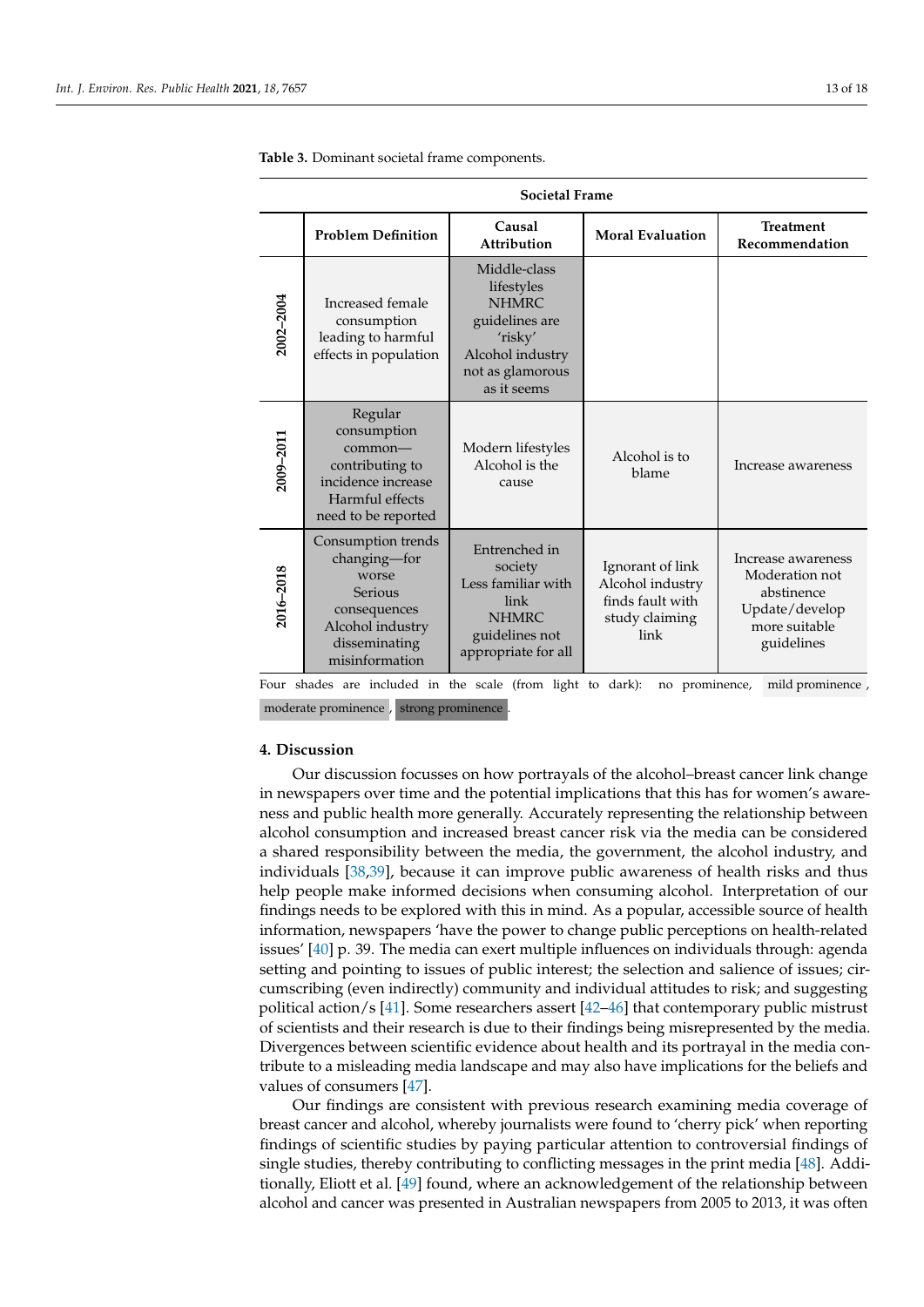overshadowed by competing health claims. Within the 2002–2004 and 2016–2018 periods we analysed, there remained several articles that reported on the purported benefits of alcohol in the prevention and treatment for breast cancer, presented various proportions of risk of breast cancer resulting from alcohol consumption, and suggested differing levels of alcohol intake to reduce the risk of alcohol-related breast cancer. This is despite clear evidence that breast cancer was classified as causally related to alcohol consumption [\[27\]](#page-16-16); that no safe threshold of consumption was identified to avoid cancer [\[28\]](#page-16-17); and the national guidelines set the maximum limit for reducing long-term alcohol-related harm at two standard drinks per day [\[26\]](#page-16-15).

The way the media 'frames' the link between alcohol and breast cancer is critical as it can shape future behaviours of the 'responsible parties' and define whose responsibilities they are. Our analyses showed that the behavioural frame took prominence, with women consistently portrayed as responsible for health decision making. The medical and societal framing of the alcohol–breast cancer link was generally neglected by the media, with structural factors infrequently ascribed as contributing to increased risk of breast cancer resulting from alcohol. The medical frame featured mildly in the period 2002–2004 but waned shortly thereafter, and the societal frame only began to emerge in the period 2016–2018. The privileging of the behavioural factors results in an unbalanced portrayal of the alcohol–breast cancer link and obscures some of the structural forces of disease risk as well as those medical issues beyond individual control. This can contribute to increased blame (and self-blame) for individuals that develop breast cancer, while also neglecting opportunities to raise and leverage public awareness and action on the commercial determinants of health. While it does appear that the societal angle was drawn on more by media in more recent times, integrating information that links health outcomes with population changes (i.e., exploring why women in midlife drink more than in previous decades) would be of vital assistance to contextualising alcohol consumption as a modifiable risk factor for breast cancer.

## *4.1. Implications of Our Study Findings*

We focus this section particularly on the implications of our study for governments, the alcohol industry, and media organisations.

## 4.1.1. Implications for Media Organisations

The media has a shared responsibility to inform the Australian population of alcoholrelated breast cancer risks and prevention strategies. Due to the media's reliance on academic research and the simultaneous reliance of researchers on the media to promote their findings, there is an opportunity for these parties to restructure the current media landscape and focus on health outcomes [\[40\]](#page-17-1). Dedicated public health advocates who can navigate the space between research and public dissemination and promote a more balanced media representation would be of great benefit [\[50](#page-17-8)[–52\]](#page-17-9). Such advocacy would facilitate the clarity and consistency of health findings reported in the media [\[49\]](#page-17-7). Additionally, opportunities exist for public health professionals to respond to conflicting messages portrayed by the media in relation to the alcohol–breast cancer link. For example, through the implementation of mass media campaigns, the public health sector can promote community health messages to enhance the media's portrayal of the relationship between alcohol and breast cancer—ensuring accurate and helpful content is disseminated, avoiding claims that represent the relationship in an ambiguous or contradictory manner [\[53\]](#page-17-10). Moreover, increasing awareness of this link might garner public support for other policy options.

## 4.1.2. Implications for the Alcohol Industry

Strategies employed by the alcohol industry were evident in media stories analysed. Just as the newspaper articles reflected alcohol to be culturally entrenched and the responsibility of the individual to curb consumption and reduce health risks, so too does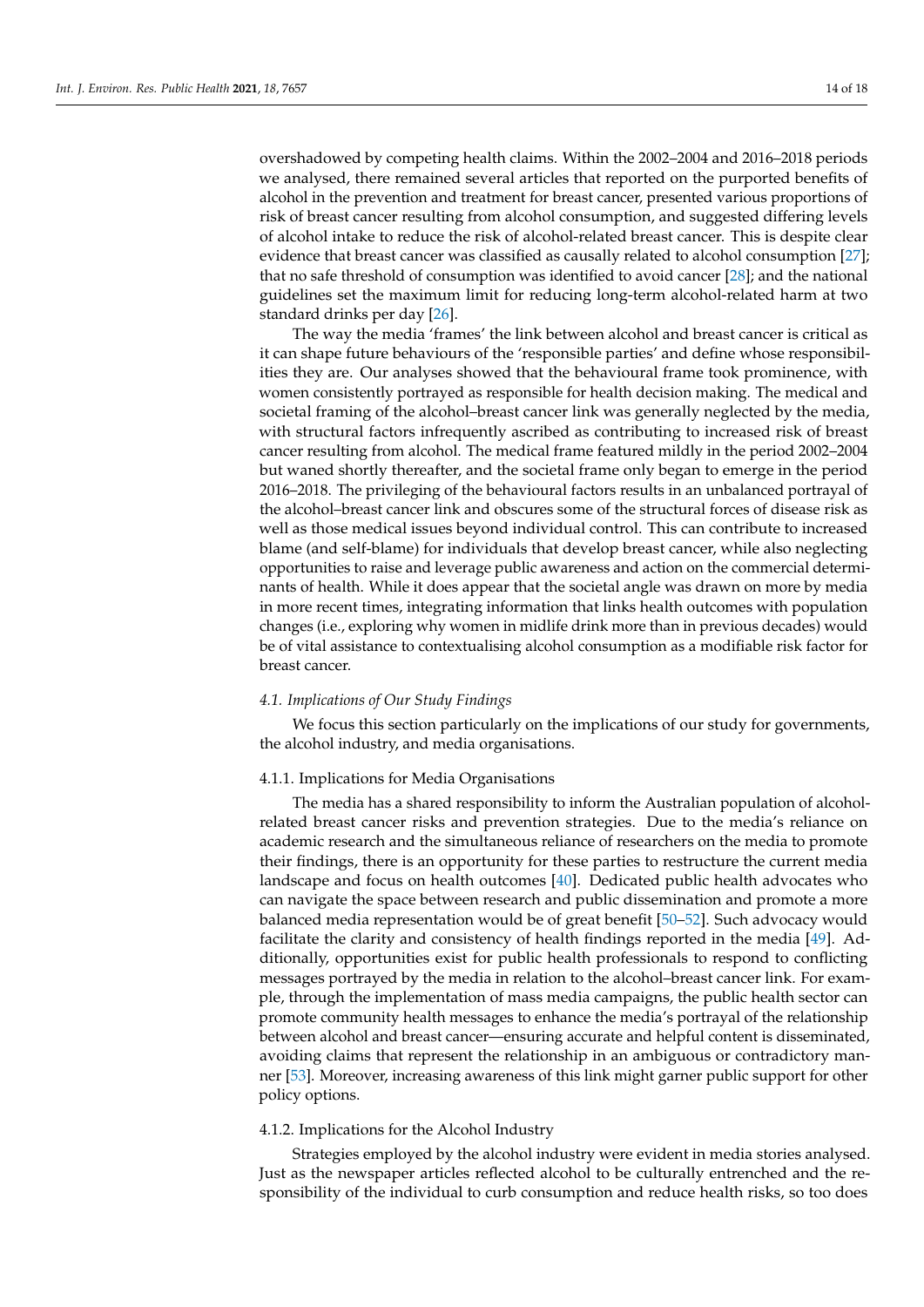the alcohol industry promote alcohol as a part of everyday Australian society and target individual behaviours when disseminating 'drink responsibly' messages [\[17,](#page-16-6)[18,](#page-16-7)[54\]](#page-17-11). Directing attention away from organisational responsibility (and the severity of an issue), and towards personal responsibility, has been identified as a key tactic employed when 'unhealthy' products (such as alcohol) are involved [\[55](#page-17-12)[,56\]](#page-17-13). This is observed within the alcohol industry, where DrinkWise frame's alcohol-related harms as the result of cultural drinking practices [\[18\]](#page-16-7). In their position statement, the Australian Medical Association [\[38\]](#page-16-27) proposed the alcohol industry take responsibility for the harms alcohol use contributes to, and not profit from 'excess alcohol use'. The alcohol industry therefore needs to acknowledge the alcohol-related cancer harms and employ suitable strategies to raise awareness that every drink poses a health risk.

## 4.1.3. Implications for Governments

Since we completed this analysis, the NHMRC drinking guidelines have been revised, now acknowledging 'the less you drink, the lower your risk of harm from alcohol' [\[11\]](#page-16-0). Whilst this demonstrates some level of government accountability for addressing alcoholrelated harm [\[57\]](#page-17-14), the impetus for change remains with the individual. Whilst education regarding alcohol-related harm is important, it does not necessarily lead to behavioural change. Our analysis found the media strongly emphasise the behavioural frame, aligning with the neoliberal political environment which positions individuals as responsible for health decision making, conversely relieving institutions of accountability [\[58\]](#page-17-15). Our findings suggest other policy levers should be utilised to address alcohol harm, beyond individual responsibility, including understanding and addressing population-level changes in alcohol consumption for women in midlife. The use of ambiguous terms such as 'drink responsibility' or 'sensible drinking' by the government in light of findings that there is no threshold for risk-free drinking [\[59\]](#page-17-16) is vexed.

## *4.2. Study Limitations*

This study only examined how messages were portrayed to the reader rather than how it is received—we cannot make assertions that suggest the content is interpreted by all women in the same way [\[36,](#page-16-24)[60\]](#page-17-17). Building on this, the analysis requires the meaning to be derived from abstract variables and is reliant on the researcher's interpretation, which might differ if undertaken by another researcher [\[61,](#page-17-18)[62\]](#page-17-19). Our approach of cross-checking analysis and interpretations amongst co-authors aimed to generate collective insight on the findings. Additionally, the sample was limited to mainstream Australian print media. While this is representative of the cross-platform media distributed by Australian newspapers and the targeted age-group [\[23\]](#page-16-12), news platforms are evolving and becoming increasingly varied, therefore attracting different sub-populations [\[63,](#page-17-20)[64\]](#page-17-21). Other themes or frames may emerge when the same topics are presented on different media platforms to different audiences (e.g., social media). For example, a media analysis of social media platforms would enable insight into the cancer prevention content received by young adults, public responses to, and interactions with, such information, and potential platforms for future interventions [\[65](#page-17-22)[,66\]](#page-17-23). It is possible that women's magazines may also provide more extensive and trusted information to their readership [\[25\]](#page-16-14). However, there was no such database at the time of data collection. If Australian women's magazine content is added to media databases in the future, a comparison of content could make a valuable contribution to this field. Although the purpose of this study was not to gauge the views of women about how the media portrays the alcohol–breast cancer link, future research could examine this to better understand the influence of the media on women's understandings of knowledge about alcohol as a breast cancer risk factor. Such studies could also identify the most influential themes or frames in prompting behaviour change or facilitating support for interventions designed to reduce alcohol-related cancer harms [\[25\]](#page-16-14).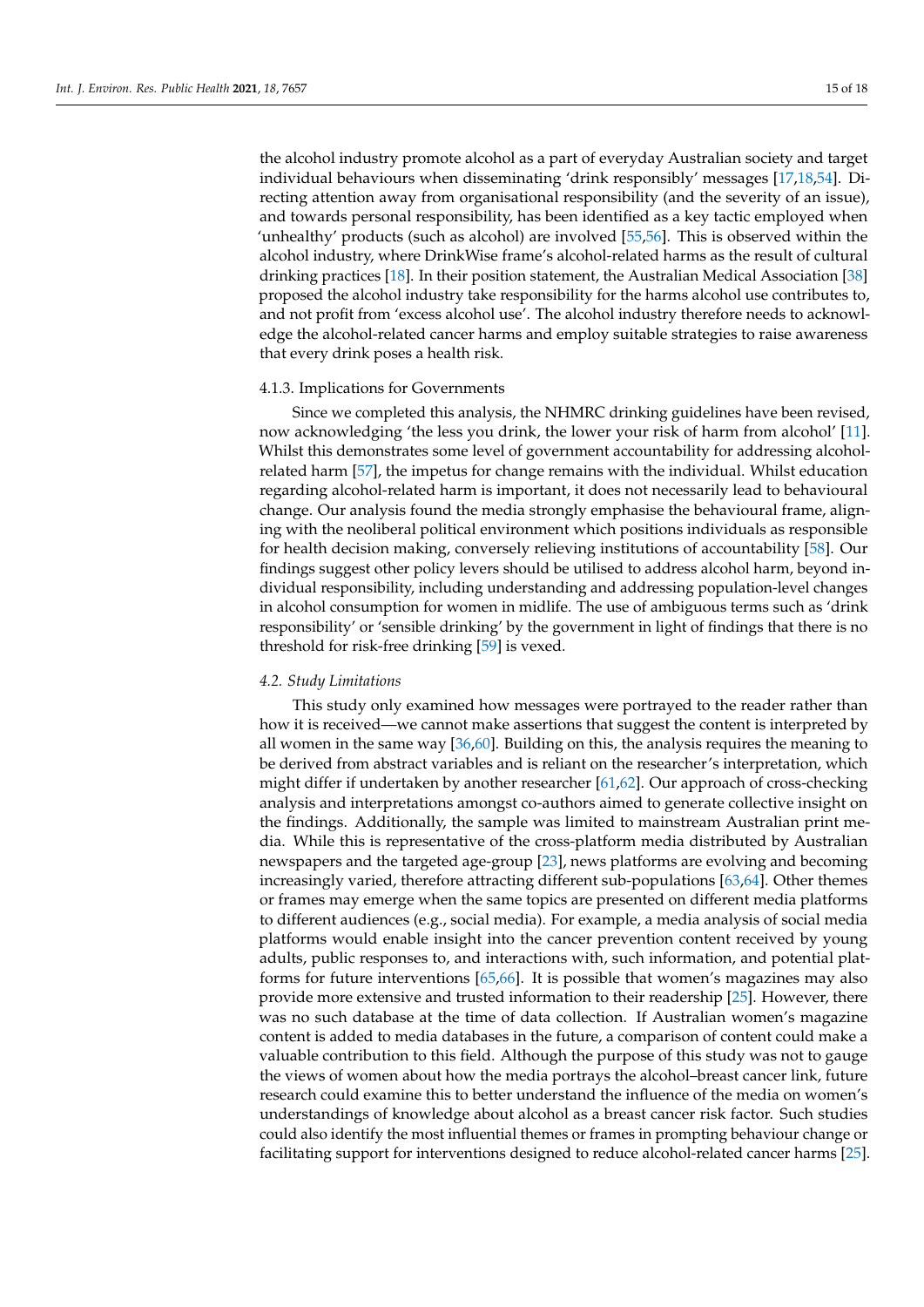## **5. Conclusions**

Media can influence the beliefs and behaviours of their audience as well as direct public discussion and political objectives. How the media represents the relationship between alcohol consumption and breast cancer is therefore important for informing women of alcohol-related breast cancer risk. This study demonstrates that the Australian print media has not consistently or accurately portrayed the alcohol–breast cancer link, instead exposing readers to conflicting and controversial news stories focused predominately on individual behaviours. This study identified the most prominent themes and frames portrayed in Australian newspapers over three time periods, representative of the message disseminated by the media about the alcohol–breast cancer link. Over three time periods, five themes were revealed: Ascribing Blame, Individual Responsibility, Cultural Entrenchment, False Equilibrium, and Recognition of Population Impact. Further, one frame was most prominent across all time periods: Behavioural. The commonality between the findings of the thematic and framing analyses was the focus on the individual choices and behaviours which contributed to the alcohol-related breast cancer burden, and subsequently their responsibility to enact changes to reduce this burden. Furthermore, the representation of the alcohol–breast cancer link was found to be incomplete and contradictory—new articles commonly reported results or outdated claims which conflicted with evidence-based information about the causal relationship between alcohol and breast cancer. Through media advocacy and public health promotion, media platforms can be better utilised to disseminate more balanced representations of the relationship between alcohol and breast cancer as well as the wider range of avenues to address the structural drivers of this disease.

**Author Contributions:** Conceptualization, A.R., E.R.M., K.F. and P.R.W.; methodology, K.F. and P.R.W.; formal analysis, A.R.; investigation, A.R.; writing—original draft preparation, A.R., B.L., K.F. and P.R.W.; writing—review and editing, A.R., B.L., K.F., E.R.M., S.B. and P.R.W. All authors have read and agreed to the published version of the manuscript.

**Funding:** No funding obtained for this study.

**Institutional Review Board Statement:** Not applicable—analysis of newspapers articles does not require research ethics committee review.

**Informed Consent Statement:** Not applicable.

**Conflicts of Interest:** The authors declare no conflict of interest.

## **References**

- <span id="page-15-0"></span>1. Sun, Q.; Xie, W.; Wang, Y.; Chong, F.; Song, M.; Li, T.; Xu, L.; Song, C. Alcohol Consumption by Beverage Type and Risk of Breast Cancer: A Dose-Response Meta-Analysis of Prospective Cohort Studies. *Alcohol Alcohol.* **2020**, *55*, 246–253. [\[CrossRef\]](http://doi.org/10.1093/alcalc/agaa012) [\[PubMed\]](http://www.ncbi.nlm.nih.gov/pubmed/32090238)
- <span id="page-15-1"></span>2. Meyer, S.B.; Kristen, F.; Olver, I.; Ward, P.R.; McNaughton, D.; Mwanri, L.; Emma, R.M. Alcohol and Breast Cancer Risk: Middle-Aged Women's Logic and Recommendations for Reducing Consumption in Australia. *PLoS ONE* **2019**, *14*, e0211293. [\[CrossRef\]](http://doi.org/10.1371/journal.pone.0211293) [\[PubMed\]](http://www.ncbi.nlm.nih.gov/pubmed/30759125)
- <span id="page-15-2"></span>3. Meyer, S.; Ward, P.; Coveney, J. A Qualitative Study of CVD Management and Dietary Changes: Problems of 'Too Much' and 'Contradictory' Information. *BMC Fam. Pract.* **2014**, *15*, 25. [\[CrossRef\]](http://doi.org/10.1186/1471-2296-15-25) [\[PubMed\]](http://www.ncbi.nlm.nih.gov/pubmed/24495674)
- <span id="page-15-3"></span>4. Ward, P.R.; Henderson, J.; Coveney, J.; Meyer, S. How do South Australian Consumers Negotiate and Respond to Information in the Media about Food and Nutrition? The Importance of Risk, Trust and Uncertainty. *J. Sociol.* **2012**, *48*, 23–41. [\[CrossRef\]](http://doi.org/10.1177/1440783311407947)
- <span id="page-15-4"></span>5. Ekwueme, D.U.; Allaire, B.T.; Parish, W.J.; Thomas, C.C.; Poehler, D.; Guy, G.P.; Aldridge, A.P.; Lahoti, S.R.; Fairley, T.L.; Trogdon, J.G. Estimation of Breast Cancer Incident Cases and Medical Care Costs Attributable to Alcohol Consumption among Insured Women Aged <45 Years in the U.S. *Am. J. Prev. Med.* **2017**, *53*, S47–S54. [\[CrossRef\]](http://doi.org/10.1016/j.amepre.2017.05.023) [\[PubMed\]](http://www.ncbi.nlm.nih.gov/pubmed/28818245)
- <span id="page-15-5"></span>6. Benson, J.R.; Jatoi, I. The Global Breast Cancer Burden. *Future Oncol.* **2012**, *8*, 697–702. [\[CrossRef\]](http://doi.org/10.2217/fon.12.61)
- <span id="page-15-6"></span>7. Baade, P.D.; Meng, X.; Sinclair, C.; Youl, P. Estimating the Future Burden of Cancers Preventable by Better Diet and Physical Activity in Australia. *Med. J. Aust.* **2012**, *196*, 337–340. [\[CrossRef\]](http://doi.org/10.5694/mja11.11082) [\[PubMed\]](http://www.ncbi.nlm.nih.gov/pubmed/22432673)
- <span id="page-15-7"></span>8. Alcohol and Flourishing for Australian Women in Midlife: A Qualitative Study of Negotiating (Un) Happiness. Available online: <https://doi.org/10.1177/0038038520973580> (accessed on 29 September 2020).
- <span id="page-15-8"></span>9. Roche, A.M.; Bywood, P.; Freeman, T.; Pidd, K.; Borlagdan, J.; Trifonoff, A. *The Social Context of Alcohol Use in Australia*; National Centre for Education and Training on Addiction: Adelaide, Australia, 2009.
- <span id="page-15-9"></span>10. Hepworth, J.; Williams, L.; Germov, J. The Social Appetite for Alcohol: Why We Drink the Way We Do. In *A Sociology of Food and Nutrition: The Social Appetite*, 4th ed.; Germov, J., Williams, L., Eds.; Oxford University Press: South Melbourne, Australia, 2017.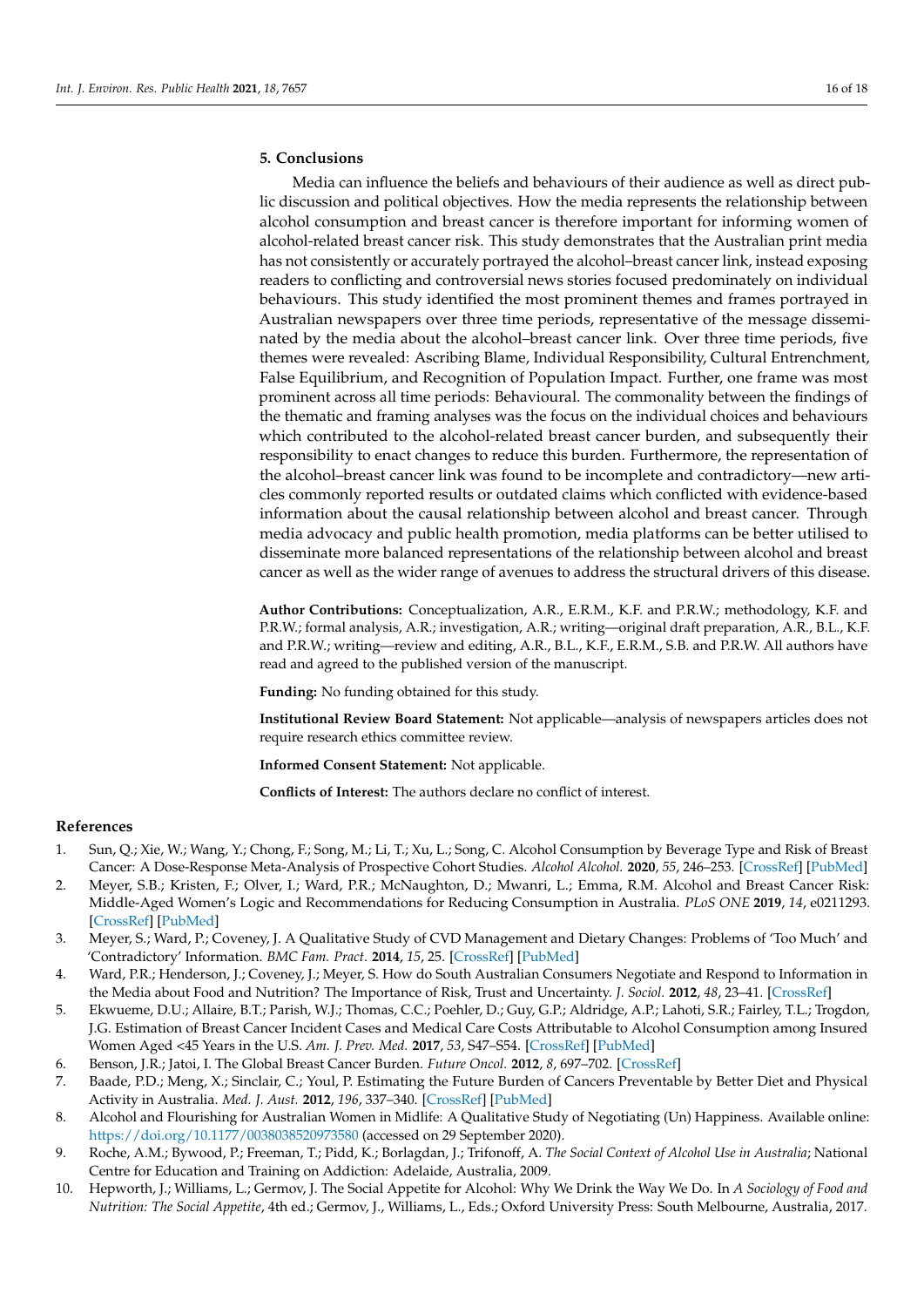- <span id="page-16-0"></span>11. National Health and Medical Research Council. *Australian Guidelines to Reduce Health Risks from Drinking Alcohol*; Australian Research Council and Universities Australia, Commonwealth of Australia: Canberra, Australia, 2020. Available online: [https:](https://www.nhmrc.gov.au/about-us/publications/australian-guidelines-reduce-health-risks-drinking-alcohol) [//www.nhmrc.gov.au/about-us/publications/australian-guidelines-reduce-health-risks-drinking-alcohol](https://www.nhmrc.gov.au/about-us/publications/australian-guidelines-reduce-health-risks-drinking-alcohol) (accessed on 7 March 2021).
- <span id="page-16-1"></span>12. National Cancer Control Indicators. Apparent Alcohol Consumption. Available online: [https://ncci.canceraustralia.gov.au/](https://ncci.canceraustralia.gov.au/prevention/alcohol-consumption/apparent-alcohol-consumption) [prevention/alcohol-consumption/apparent-alcohol-consumption](https://ncci.canceraustralia.gov.au/prevention/alcohol-consumption/apparent-alcohol-consumption) (accessed on 7 March 2021).
- <span id="page-16-2"></span>13. Australian Institute of Health and Welfare. *National Drug Strategy Household Survey 2019*; Drug Statistics series No. 32. PHE 270; AIHW: Canberra, Australia, 2020.
- <span id="page-16-3"></span>14. Lunnay, B.; Foley, K.; Meyer, S.B.; Warin, M.; Wilson, C.; Olver, I.; Miller, E.R.; Thomas, J.; Ward, P.R. Alcohol Consumption and Perceptions of Health Risks During COVID-19: A Qualitative Study of Middle-Aged Women in South Australia. *Front. Public Health* **2021**, *9*, 616870. [\[CrossRef\]](http://doi.org/10.3389/fpubh.2021.616870) [\[PubMed\]](http://www.ncbi.nlm.nih.gov/pubmed/33981661)
- <span id="page-16-4"></span>15. May, N.; Eliott, J.; Crabb, S. 'Everything Causes Cancer': How Australians Respond to the Message that Alcohol Causes Cancer. *Crit. Public Health* **2017**, *27*, 419–429. [\[CrossRef\]](http://doi.org/10.1080/09581596.2016.1235260)
- <span id="page-16-5"></span>16. Public Health Advocacy Institute of WA. *The Instagrammability of Pink Drinks: How Alcohol Is Marketed to Women in Australia*; Cancer Council WA: Pert, Australia, 2019.
- <span id="page-16-6"></span>17. Carah, N.; Van Horen, A. Drinkwise, Enjoy Responsibly: News Frames, Branding and Alcohol. *Media Int. Aust.* **2011**, *141*, 5–16. [\[CrossRef\]](http://doi.org/10.1177/1329878X1114100103)
- <span id="page-16-7"></span>18. Pietracatella, R.J.; Brady, D. Drink Wisely Australians, But Keep Drinking: Does the Alcohol Industry in Australia Frame the Discourse on Alcohol to Maintain Hegemony? *Media Int. Aust.* **2016**, *160*, 53–66. [\[CrossRef\]](http://doi.org/10.1177/1329878X16651136)
- <span id="page-16-8"></span>19. Ward, P. Similarities in approach between Big Tobacco and Big Booze: Evidence of the 'Greedy Bastard Hypothesis'? *Aust. Med. J.* **2010**, *3*, 333–334. [\[CrossRef\]](http://doi.org/10.4066/AMJ.2010.381)
- <span id="page-16-9"></span>20. Foley, K.; Ward, P.; McNaughton, D. Innovating Qualitative Framing Analysis for Purposes of Media Analysis within Public Health Inquiry. *Qual. Health Res.* **2019**, *29*, 1810–1822. [\[CrossRef\]](http://doi.org/10.1177/1049732319826559) [\[PubMed\]](http://www.ncbi.nlm.nih.gov/pubmed/30741096)
- <span id="page-16-10"></span>21. Thomas, T.; Wilson, A.; Tonkin, E.; Miller, E.R.; Ward, P.R. How the Media Places Responsibility for the COVID-19 Pandemic-an Australian Media Analysis. *Front. Public Health* **2020**, *8*, 8. [\[CrossRef\]](http://doi.org/10.3389/fpubh.2020.00483) [\[PubMed\]](http://www.ncbi.nlm.nih.gov/pubmed/32974266)
- <span id="page-16-11"></span>22. Simons, L.; Lathlean, J.; Squire, C. Shifting the Focus: Sequential Methods of Analysis with Qualitative Data. *Qual. Health Res.* **2008**, *18*, 120–132. [\[CrossRef\]](http://doi.org/10.1177/1049732307310264) [\[PubMed\]](http://www.ncbi.nlm.nih.gov/pubmed/18174540)
- <span id="page-16-12"></span>23. Aravanis, J. Newspaper Publishing in Australia-Limited Edition: Falling Revenue Stops the Presses as Consumers Shift to Online News. In *IBISWorld Industry Report J5411*; IBISWorld: Los Angeles, CA, USA, 2018.
- <span id="page-16-13"></span>24. Roy, M. Over 15.7 Million Australians Read Newspapers in Print or Online. Available online: [http://www.roymorgan.com/](http://www.roymorgan.com/findings/7971-australian-newspaper-print-readership-and-cross-platform-audiences-march-2019-201905100051) [findings/7971-australian-newspaper-print-readership-and-cross-platform-audiences-march-2019-201905100051](http://www.roymorgan.com/findings/7971-australian-newspaper-print-readership-and-cross-platform-audiences-march-2019-201905100051) (accessed on 7 March 2021).
- <span id="page-16-14"></span>25. Atkin, C.K.; Smith, S.W.; McFeters, C.; Ferguson, V. A Comprehensive Analysis of Breast Cancer News Coverage in Leading Media Outlets Focusing on Environmental Risks and Prevention. *J. Health Commun.* **2008**, *13*, 3–19. [\[CrossRef\]](http://doi.org/10.1080/10810730701806912)
- <span id="page-16-15"></span>26. National Health and Medical Research Council. *Australian Guidelines to Reduce Health Risks from Drinking Alcohol*; Commonwealth of Australia: Canberra, Australia, 2009. Available online: <https://apo.org.au/node/1657> (accessed on 7 March 2021).
- <span id="page-16-16"></span>27. International Agency for Research on Cancer. *Alcohol Consumption and Ethyl Carbamate*; International Agency for Research on Cancer: Lyon, France, 2010; Volume 96.
- <span id="page-16-17"></span>28. Winstanley, M.H.; Pratt, I.S.; Chapman, K.; Griffin, H.J.; Croager, E.J.; Olver, I.N.; Sinclair, C.; Slevin, T.J. Alcohol and Cancer: A Position Statement from Cancer Council Australia. *Med. J. Aust.* **2011**, *194*, 479–482. [\[CrossRef\]](http://doi.org/10.5694/j.1326-5377.2011.tb03067.x)
- <span id="page-16-18"></span>29. Baan, R.; Straif, K.; Grosse, Y.; Secretan, B.; El Ghissassi, F.; Bouvard, V.; Altieri, A.; Cogliano, V. Carcinogenicity of Alcoholic Beverages. *Lancet Oncol.* **2007**, *8*, 292–293. [\[CrossRef\]](http://doi.org/10.1016/S1470-2045(07)70099-2)
- <span id="page-16-19"></span>30. Foley, K.; McNaughton, D.; Ward, P. Monitoring the 'Diabetes Epidemic': A Framing Analysis of United Kingdom Print News 1993–2013. *PLoS ONE* **2020**, *15*, e0225794. [\[CrossRef\]](http://doi.org/10.1371/journal.pone.0225794) [\[PubMed\]](http://www.ncbi.nlm.nih.gov/pubmed/31951616)
- <span id="page-16-20"></span>31. Meyer, S.; Ward, P. 'How to' Use Social Theory Within and Throughout Qualitative Research in Healthcare Contexts. *Sociol. Compass* **2014**, *8*, 525–539. [\[CrossRef\]](http://doi.org/10.1111/soc4.12155)
- <span id="page-16-21"></span>32. Foley, K.; McNaughton, D.; Ward, P. *Developing a Fit-for-Purpose Frame Analysis Technique to Understand British Newspaper Presentations of Diabetes*; Sage: London, UK, 2020. [\[CrossRef\]](http://doi.org/10.4135/9781529735727)
- <span id="page-16-22"></span>33. Briggs, C.; Hallin, D. *Making Health Public: How News Coverage is Remaking Media, Medicine, and Contemporary Life*; Routledge: Oxon, UK, 2016. [\[CrossRef\]](http://doi.org/10.4324/9781315658049)
- <span id="page-16-25"></span>34. Stefanik-Sidener, K. Nature, Nurture, or That Fast Food Hamburger: Media Framing of Diabetes in the New York Times from 2000 to 2010. *Health Commun.* **2013**, *28*, 351–358. [\[CrossRef\]](http://doi.org/10.1080/10410236.2012.688187) [\[PubMed\]](http://www.ncbi.nlm.nih.gov/pubmed/22746222)
- <span id="page-16-23"></span>35. Clarke, J.N.; Everest, M.M. Cancer in the Mass Print Media: Fear, Uncertainty and the Medical Model. *Soc. Sci. Med.* **2006**, *62*, 2591–2600. [\[CrossRef\]](http://doi.org/10.1016/j.socscimed.2005.11.021) [\[PubMed\]](http://www.ncbi.nlm.nih.gov/pubmed/16431004)
- <span id="page-16-24"></span>36. Entman, R.M. Framing: Toward Clarification of a Fractured Paradigm. *J. Commun.* **1993**, *43*, 51–58. [\[CrossRef\]](http://doi.org/10.1111/j.1460-2466.1993.tb01304.x)
- <span id="page-16-26"></span>37. Baum, F. *The New Public Health*, 4th ed.; Oxford University Press: South Melbourne, Australia, 2015.
- <span id="page-16-27"></span>38. Australian Medical Association. Alcohol Consumption and Alcohol-Related Harms 2012. Available online: [https:](https://ama.com.au/system/tdf/documents/Alcohol%20Consumption%20and%20Alcohol-Related%20Harms%202012.pdf?file=1&type=node&id=40610) [//ama.com.au/system/tdf/documents/Alcohol%20Consumption%20and%20Alcohol-Related%20Harms%202012.pdf?](https://ama.com.au/system/tdf/documents/Alcohol%20Consumption%20and%20Alcohol-Related%20Harms%202012.pdf?file=1&type=node&id=40610) [file=1&type=node&id=40610](https://ama.com.au/system/tdf/documents/Alcohol%20Consumption%20and%20Alcohol-Related%20Harms%202012.pdf?file=1&type=node&id=40610) (accessed on 29 September 2020).